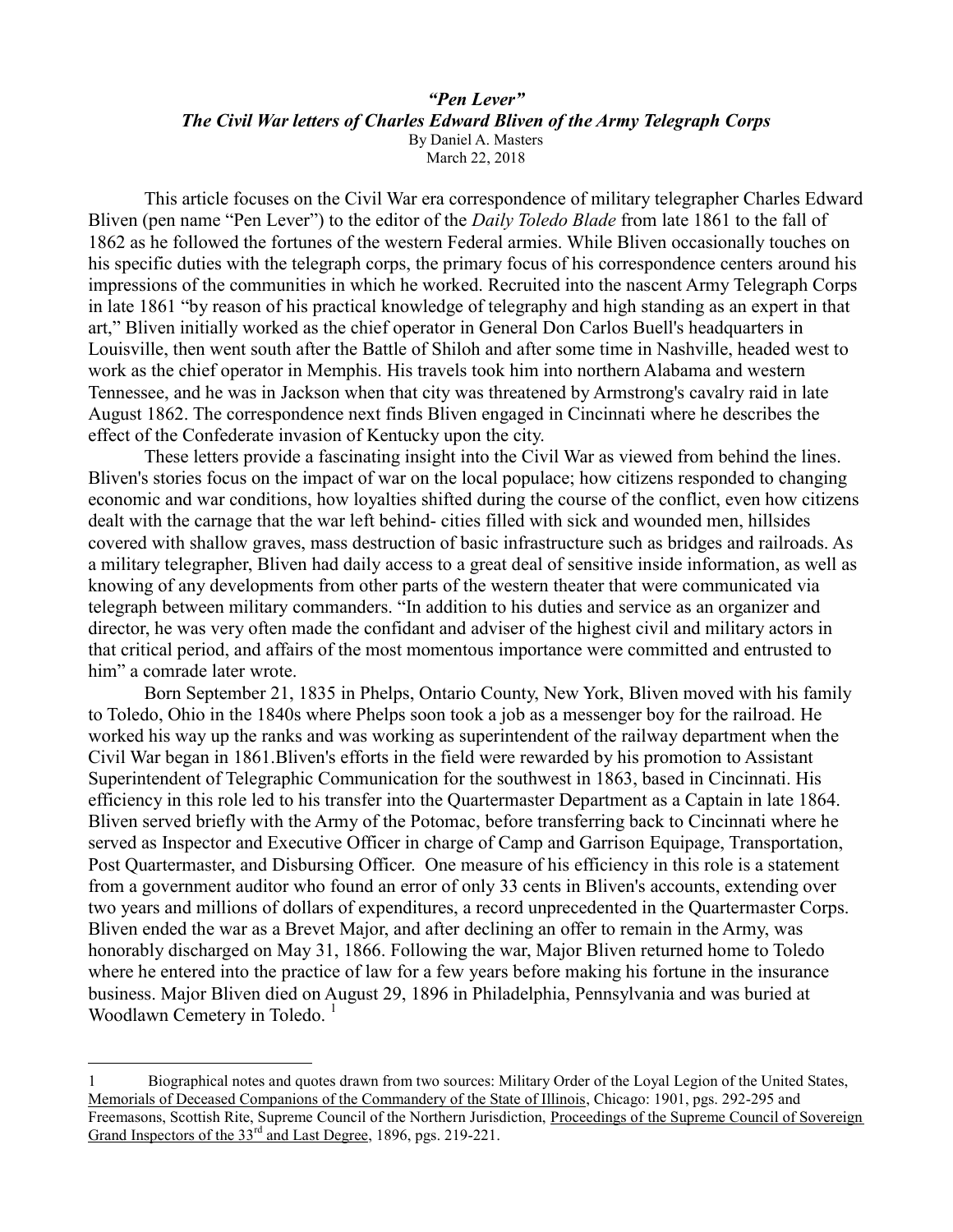# *Louisville, Kentucky <sup>2</sup> December 23, 1861*

The most absurd rumors prevail to such an extent here that it is hard to get at the truth with reference to passing events. The latest, and which occupy the attention now, are relative to the movements of Gen. Schoepf against Zollicoffer.<sup>3</sup> Although a fight may occur between them at any time, no intelligence of its having taken place has been received here yet. It is not possible that they will have an engagement at present. They are both maneuvering against time and waiting for more important movements and work elsewhere.

It is said that General Buell will the take the field in person at an early day by New Years at the farthest. Possibly he may, but to those who know the amount of work yet undone by the topographical department of his staff alone, in reducing surveys, preparing maps, sketches of the field of operation and plans of field works which are being thrown up wherever a point is to be had to fall back upon in case of a reverse, such report has little weight. The same is true of every other department of his staff as regards the labor to be done to enable him to take the field efficiently.

General Buell is a quiet, hardworking and energetic officer. He accomplishes an immense amount of business daily. He knows everything that is taking place in his department, and while he is ready to receive the Rebels at every point, he is not ready to act upon the offensive upon a large scale, and will not do so until he feels that he can with success. His headquarters are situated in a modest dwelling house on Fourth Street, about one mile south of the river. The rooms are plainly furnished with the least necessary of oak furniture, cocoa matting covering all the floors. A telegraph office occupies one room, which is connected or will be, with every camp in the department. A small and plainly lettered sign on the outside door with the words "Headquarters Department of the Cumberland" is all that indicates to the passer-by the place where are conducted the affairs of a work upon the success of which hangs the hopes of millions. All approach to the general is in due military form- a card with the name and statement of the business of a person desiring an interview, is handed to an orderly who returns and conducts the individual to the general or to the proper staff officer, according to the nature and urgency of the business.

Troops daily pass here going to their positions southward. Their appearance upon our streets has become so common as to excite but little notice or comment. Loomis' Coldwater (Mich.) battery went South last Saturday. The boys looked as if they had seen hard service in western Virginia and were ready for it in Kentucky or Tennessee. Rebel agents are yet busy among us, and find willing cooperators among resident secessionists. The military police extend order over every thoroughfare leading southward. Every person traveling thereon has to be provided with a proper pass, to obtain which costs strangers some time and trouble.

# *Louisville, Kentucky <sup>4</sup>*

## *January 16, 1862*

 $\overline{a}$ 

The bridge across Green River being finished and the increased energy and busy aspect of every department, together with movements that are fast developing themselves indicate a forward movement very soon. You need not be surprised any day to hear that General Buell has taken the field in person; when he does, and he and Gen. Halleck act in concert, the Rebels will have a mortality list along their whole line from the Mississippi eastward. The next month promises warm work in this state. Gen. Hindman's <sup>5</sup> troops have destroyed Cave City and all the houses, barns, cattle not fit for beef, and everything else in the vicinity that might be useful to our troops as they advance, and are reported to be

<sup>2</sup> "Kentucky Correspondence," *Daily Toledo Blade,* December 27, 1861, pg. 2

<sup>3</sup> Union Brigadier General General Albin Francisco Schoepf, a Hungarian emigre, and Confederate General Felix Zollicoffer

<sup>4</sup> "Kentucky Correspondence," *Daily Toledo Blade,* January 18, 1862, pg. 2

<sup>5</sup> Confederate Brigadier General Thomas C. Hindman of Arkansas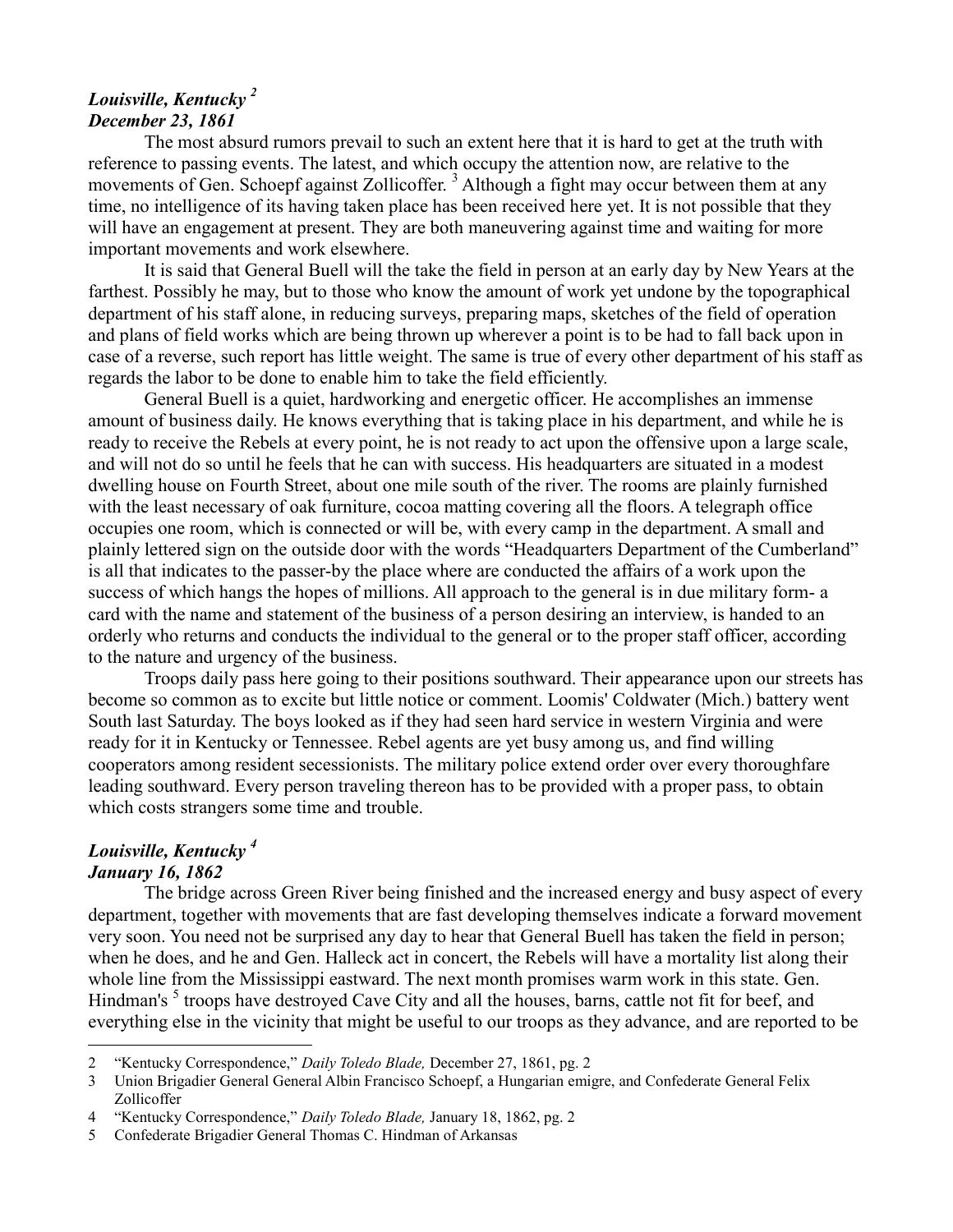falling back on Bowling Green. This looks as if the Rebels expect an immediate advance and are not prepared to dispute it this side of their stronghold.

A few nights since there were indications of an attack by the Rebels upon our advance at Green River. Everything was in readiness for them. Gen. Buell went down on an extra train, and regiments were moved up to the front lively. It proved a false alarm, but it's showed the readiness and eagerness of our forces for a fight. The intelligence of the dispersal of Humphrey Marshall's Rebel horde in eastern Kentucky by the Federal forces under Col. Garfield gives intense satisfaction here, and which can be heightened only by the capture of the fat Humphrey himself by the cavalry sent in pursuit of his flying followers. This affair clears the Rebels from eastern Kentucky and a force will remain there to keep them out.

While here scarcely a day passed that some of the men were not engaged in a disturbance of some kind. A private shot and killed a private in a Pennsylvania regiment, encamped near them across the river. One of their own number was shot and killed in a row in front of a theater. About 200 were confined in Jeffersonville jail in one day for insubordination. Whiskey, which they got in spite of the rules of the Provost Marshal, was the prime cause of the trouble. Firearms and other dangerous weapons are so carelessly used by drunken soldiers and other that it is somewhat dangerous to be about. Several narrow escapes have occurred. The mate of a steamer at the levee was stabbed and killed Saturday.

A rampant secessionist on a spree got to hurrahing for King Jeff while riding about in a hack a few nights since. Some Union men tried to quiet him with a leaden pill from his pistol- Mr. Secesh in getting out of the hack fell upon his drawn knife, severed an artery in the thigh, and now lies in a critical condition. "Niggers and mules" are staple productions of the state. It seems as if the whole crop is being brought to this city. New Year's Day market street was lined on both sides for several squares with Negroes of all sorts, shades, age, and sex to be hired for the ensuing year. Hired "niggers" to use a Kentucky phrase can be had mighty cheap since the rebellion.

It is amusing to see the antics of a team of unbroken mules hitched to an army wagon. It takes about three soldiers to manage one mule and hard work at that. Runaways are a daily occurrence. Wagons, men, and mules are mixed up promiscuously or scattered in every direction. Army wagons arrive in great numbers. One steamer brought one thousand at once last week. A heavy force is kept constantly busy on the levee, putting them together for service.

# *Louisville, Kentucky <sup>6</sup> January 24, 1862*

 $\overline{a}$ 

The battle at Somerset or Mill Spring was the hardest fought and most decisive in results of the campaign. Together with Col. Garfield's late victory, it does not leave any Rebel forces east of Bowling Green in Kentucky. It opens the way to Cumberland Gap and east Tennessee, exposes Bowling Green to a flank movement, and opens 160 miles of Rebel frontier which will be occupied by the government forces before the Rebels can gather men enough to protect it. Gen. Thomas with a large force is said to be across the Cumberland and moving southward with all possible speed in pursuit of the Rebels and following up his late brilliant success.

Zollicoffer, anticipating a combined attack by Generals Thomas and Schoepf, moved out of his entrenchments Saturday night with about 10,000 men to defeat Thomas' inferior force before reinforcements could come up. Fortunately, Col. Manson by making a forced march of 25 miles with his brigade, consisting of the  $10^{th}$  Indiana,  $4^{th}$  Kentucky,  $2^{nd}$  Minnesota, and  $18^{th}$  U.S. Infantry, joined Thomas about three hours before the attack. The attack began at half past six on Sunday morning at the crossroads about five miles southwest of Somerset and continued until noon. The fight was afterwards renewed. It was an open field fight and close work, as evidenced by the fact that one of Zollicoffer's

<sup>6</sup> "Kentucky Correspondence," *Daily Toledo Blade,* January 27, 1862, pg. 2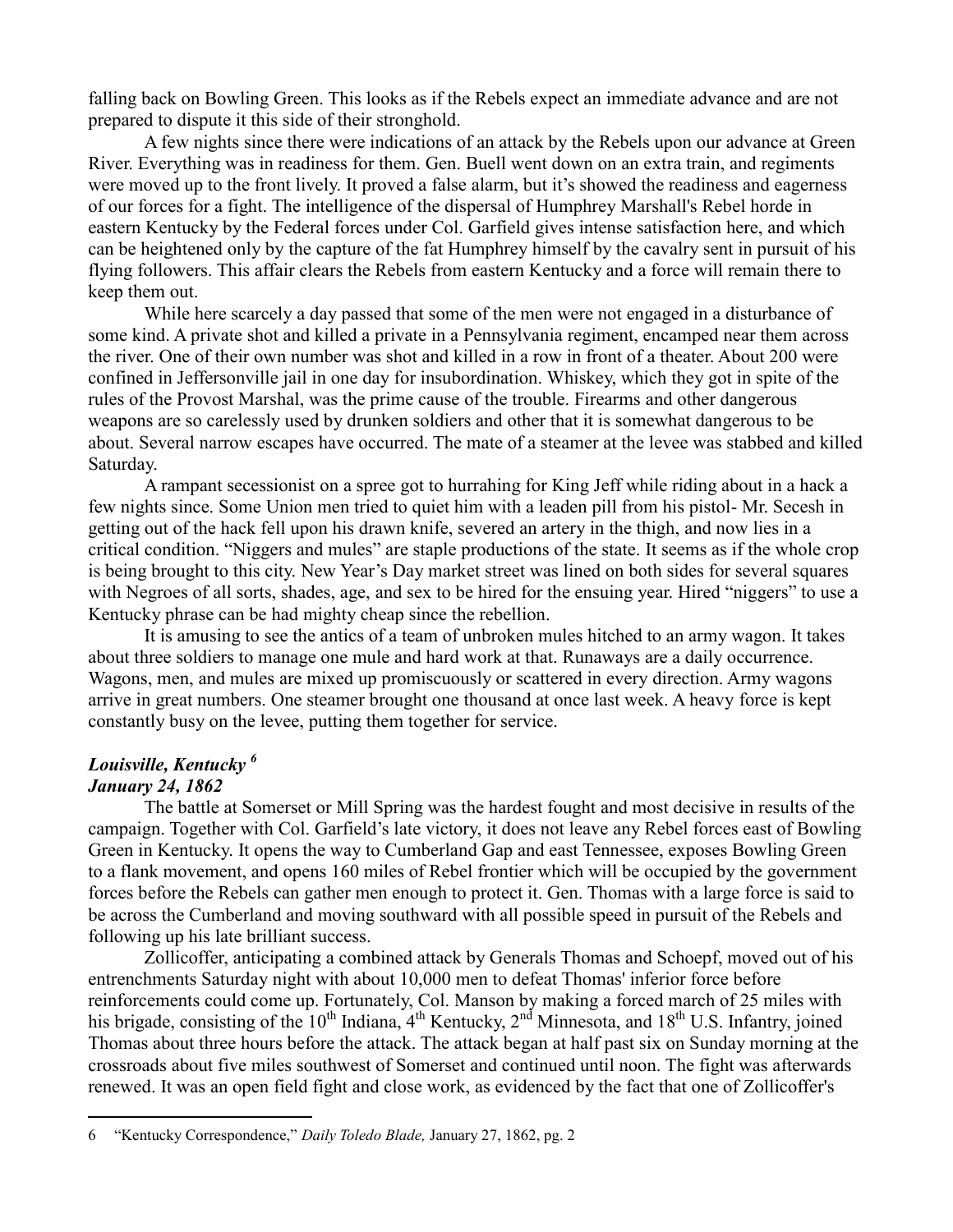aides shot the horse of Col. Fry, 2<sup>nd</sup> Kentucky, who in turn shot and mortally wounded Zollicoffer in the left breast. It is aid that Gen. Z fired at Col. Fry twice.

The Rebel defeat now became an utter rout. They were hotly pursued to their entrenchments before which the government forces slept on their arms. During the night, the Rebels crossed the Cumberland by means of a steamer and some barges which were afterwards burned, abandoned everything and throwing away their arms as they ran. The last order, issued by the colonel commanding after Zollicoffer fell, was found in the entrenchments which directed the Rebels to disperse and save themselves as best they could.

A Rebel flag captured in the fight was exhibited at the Galt House last night. It was about three by six feet long made of silk. The outer corners had disappeared, the soldiers helping themselves to pieces as mementos.

#### *Louisville, Kentucky <sup>7</sup> February 13, 1862*

 $\overline{a}$ 

Blows for the Union are following in such quick succession that the prediction made in a former letter that this month would show warm and bloody work in this state is fast being verified. The three battles so lately fought in this state and resulting so gloriously for the government and having their full effect. The news of the complete success of the Burnside expedition following so rapidly the victory at Fort Henry makes Union men feel good, while the secessionists hereabouts take it hard.

The results of the battle at Fort Henry are even greater than those of Mill Spring, opening the most feasible route into middle Tennessee, gunboats having already gone up the river as far as Florence, Alabama. The destruction of the Memphis and Ohio R.R. bridge at Danville cuts off the Rebel line of communication between Memphis and Bowling Green and the line between Memphis and Columbus is seriously threatened by our troops. The capture of Fort Donelson on the Cumberland, nine miles from Fort Henry, of which you may have heard before this reaches you, will open that river to Nashville, force the evacuation of Bowling Green, and may transfer the advance of our forces from land to water. Troops are being crowded forward as fast as possible to secure these advantages. Several of the largest river steamers have already left here to be used as transports. The *Hazel Dell* and *Lebanon* passed yesterday with the 68<sup>th</sup> Ohio, Col. S.H. Steedman, six steamers arrived this morning with the  $3<sup>rd</sup>$  Ohio Cavalry, Col. Zahm, and a battery of Ohio artillery; both have gone into camp at Jeffersonville on Jesse D. Bright's farm. Ten more steamers are expected today, with several regiments of infantry and batteries of artillery. Shot, shell, cannon, mortars of various kinds, and ordnance stores in large quantities arrive and pass here daily.

Gen. O.M. Mitchell moved forward from Bacon Creek and crossed Green River on the railroad bridge, 120 feet above the river, with his entire division, infantry, cavalry, artillery, and baggage and is now in the advance, south of Green River and looking towards Bowling Green. Gen. Thomas' division, or a part of it including the 14<sup>th</sup> Ohio, is returning to Lebanon from Somerset and Mill Spring and will probably go forward by another route, the bad state of the roads making an advance from there impossible, owing to the difficulty of getting supplies forward.

Hon. Thomas A. Scott, Assistant Secretary of War, has been here, ostensibly inspecting the condition of troops in this Department, as well as elsewhere. His presence here in connection with the rumor that he has engaged transportation for 50,000 troops from the Potomac to the West, may have a deeper meaning than is now apparent. General Buell is reported to have lately said to the colonel of a northwestern regiment, who thought that as such slow progress had been made that they might have remained at home a little longer last spring and planted their corn, that "he needn't be at all alarmed, they would get home in time next spring to do it." If the advantages gained so far this month are followed up, the last of March will see Kentucky clear of Rebel forces and show that the general was

<sup>7</sup> "Letter from Louisville," *Daily Toledo Blade,* February 17, 1862, pg. 2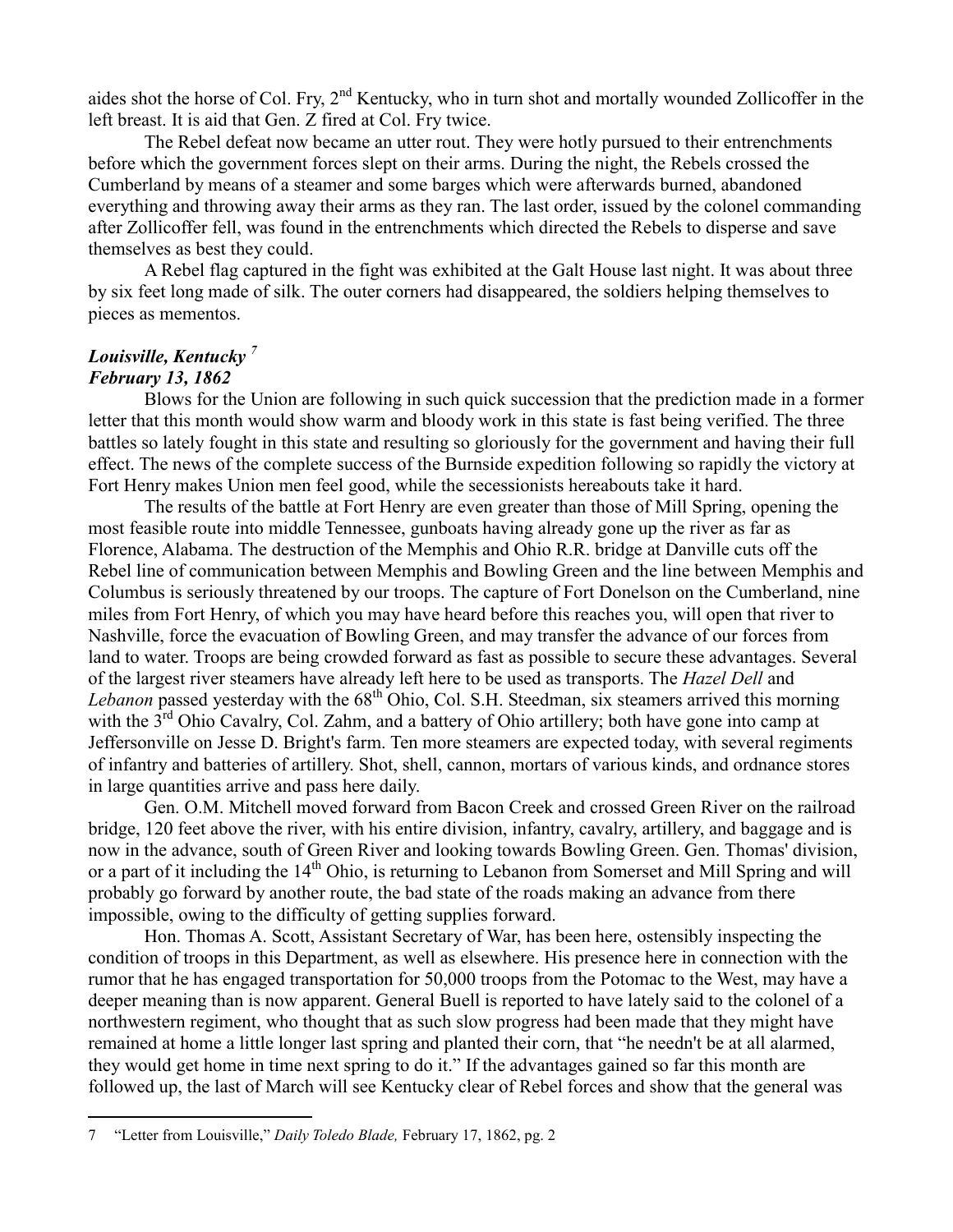not far from right.

A large number of Rebel prisoners, including one lieutenant colonel and three lieutenants, taken at Mill Spring have arrived and are now confined here. The flags prepared by the ladies of Louisville to be presented to the four regiments engaged in the Battle of Mill Spring are finished and on exhibition here. They are splendid specimens of handiwork, and will confer credit upon the ladies as well as honor to the regiments.

#### *Louisville, Kentucky <sup>8</sup> March 21, 1862*

Yesterday General Buell's late headquarters on Fourth Street were cleaned out and moved bag and baggage to Nashville. It seems that the general has decided to dwell with his new found Southern brethren awhile. Business here is increasing and the want of river transportation is severely felt, the government having taken every available steamer, including even ferry boats, to use on the lower Ohio and up the Cumberland and Tennessee rivers. But few of the large number of steamers that have gone below have returned and they only bring sick or wounded soldiers and prisoners taken in the late battles.

Railroad communication between here and Nashville is still interrupted and will be until the bridge across the Barren river at Bowling Green is rebuilt, which is being pushed as fast as the men and means can do it. Our forces will have to rebuild every bridge in the South as the Rebels destroy everything in the shape of a bridge as they retreat, causing great delay to our troops and transportation, especially the latter. This accounts for their seemingly slow progress southward, off the line of steamboat navigation. All of the material to rebuild these bridges has to be got North, and sent South, adding so much more to the already immense amount of transportation necessary.

Active movements in Tennessee are afoot and decisive results may be daily looked for- fresh evidence of a strong Union feeling is found wherever our troops have been. Hon. Andy Johnson has issued a temperate proclamation to the people of Tennessee defining the object of his return to the state and inviting the people to co-operate in reforming the state government. He will soon have this done and the state properly represented in Congress.

# *Louisville, Kentucky <sup>9</sup>*

# *April 7, 1862*

 $\overline{a}$ 

The municipal election on Saturday passed off very quietly and resulted in the election of the entire Union ticket, Unionism and fitness being the only requirements. Two very popular men, candidates for reelection as tax collector, were defeated because of suspected secession sympathy. A tax of three per cent for the support of families of volunteers was adopted. The vote polled very light. The weather is getting uncomfortably warm. Buds are starting on the forest trees, peach trees are in full bloom, beautiful flowers are starting to send their sweet fragrance throughout the many beautiful gardens of the city. New potatoes have already made their appearance in market.

The steamer *Glendale* arrived yesterday from Pittsburg, Tenn. with nearly two hundred bales of cotton shipped by planters to their brokers here. This cotton was shipped by the planters for their own account. Some of the planters from that vicinity are now here and say that large quantities of cotton have been burned, not by the planters, but by military authorities. Gen. Grant, on the application of the planters, has sent a force sufficiently large to protect the cotton and put it in a place of safety. The railroad bridge across Barren river at Bowling Green, which was destroyed by the Rebels in their retreat from that place, will be finished tomorrow when trains will again run through to Nashville without detention.

<sup>8</sup> "Letter from Louisville," *Daily Toledo Blade,* March 25, 1862, pg. 2

<sup>9</sup> "Letter from Louisville," *Daily Toledo Blade,* April 10, 1862, pg. 2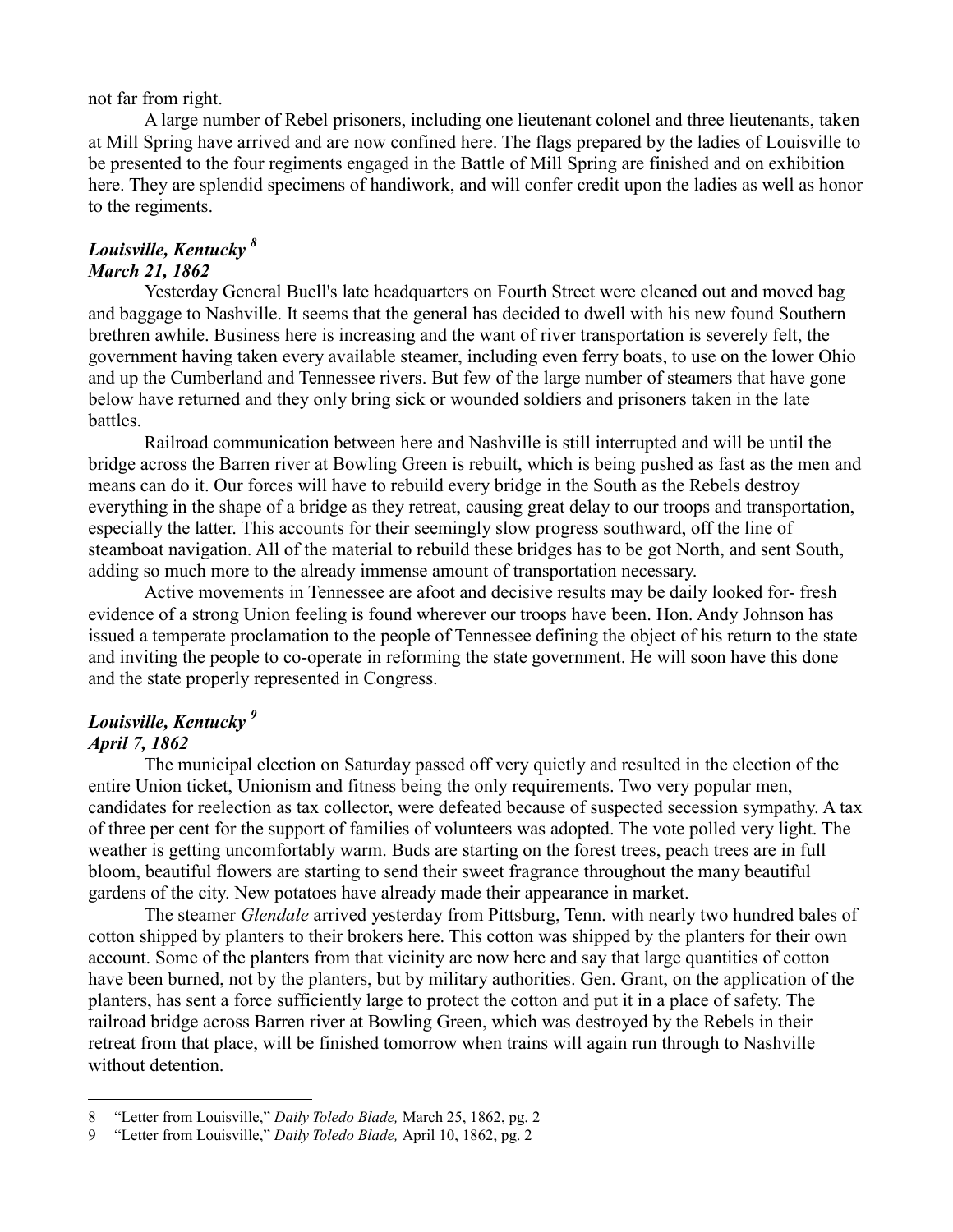Corinth, Mississippi is just now the center of interest here. The tremendous force on each side makes one tremble at the thought of dreadful carnage and slaughter that must ensue when the collision takes place, which may happen any day, perhaps before this reaches you. General Buell's army has crossed the Tennessee river and formed a junction with Gen. Grant, whose pickets extend to the Rebel lines. The command of the two armies will be under Gen. Halleck, who will soon be, if he is not already, on the field in person-while there are exaggerated stories and various rumors afloat here as to the great strength of the Rebel force and causing some uneasiness among the Unionists, it is believed by those who are most likely to know that the Federal force is amply sufficient and so arranged as to accomplish the desired result with the least possible loss, perhaps without a battle.

There is much sickness here, not only among the soldiers in the hospitals but among the citizens. Four to six soldiers are buried daily. It is a sad sight to see them carted off and buried so unceremoniously as they are.

# *Steamer E.H. Fairchild, Pittsburg Landing, Tennessee <sup>10</sup> April 13, 1862*

I was fortunate enough to be one of the delegation sent here by the Louisville Sanitary Commission with this steamer and hospital stores for the wounded and suffering soldiers engaged in the late battle. We left Louisville at 12 o'clock Thursday night, having on board 23 ladies and 45 gentlemen including the surgeons and assistants sent from Lexington and Frankfort by the State Military Board, and M.C. Younglove of Cleveland. Additional supplies were received from the ladies of different places along the river. At Evansville, Mr. Younglove and I obtained a sewing machine from a former resident of Toledo, which enabled the ladies on board to prepare the bedding necessary, after being disappointed in not receiving the expected supply of cots at Evansville.

Friday afternoon we met the *Commodore Perry* from Pittsburg with about 300 wounded on board. The same evening we met the *Switzerland* with about the same number; she was hailed with stores and assistance tendered which were not needed. We learned enough to make us all anxious to reach the scene of suffering, and the boat was crowded along at the rate of twenty miles per hour. She made 40 miles in two hours and ten minutes. At Paducah, where we expected to receive more supplies and further instructions after some little detention we turned into the Tennessee river and hurried along as fast as possible against the strong current. We passed the *Empress* about daylight and the *Anglo Saxon* at Fort Henry, both bound up the river.

At Fort Henry, I received dispatches to deliver to Gen. Halleck at Pittsburg, Above the fort we met the *Woodford* and *War Eagle* bound down with more wounded. We saw but few people along the river; some of them had only lately returned as the pilot told me; their houses were vacant on the last trip. Those we did see manifested every satisfaction at our presence and saluted us with waving handkerchiefs, swinging hats, and cheers. At one place a white flag was prominently displayed; at another, several men, women, and children rushed down to the banks and cheered us; one of the men hailed and asked 'how the fight was going up yonder?' Standing by the pilothouse, I answered 'all right' at which all commenced cheering, swinging their hats, and crying out 'Good, glory to God!' We saw much desolation and in but a few places signs of returning prosperity. Several dead bodies were passed floating in the river, confirming the report that our troops were forced to the river on Sunday and many of them drowned. Why the bodies were not recovered I cannot say, unless it was thought best not to delay, but to hurry to a greater work.

We arrived at Savannah about 2 o'clock Sunday morning and at Pittsburg at 3. After delivering my dispatches immediately to General Halleck on board the *Continental*, I set about finding troops from Toledo and vicinity. The 14<sup>th</sup> Ohio was up river with General Sherman on an important expedition to destroy Rebel communication with the east, across the Tennessee river, which was successfully

<sup>10</sup> Letter from C.E. Bliven, *Daily Toledo Blade,* April 22, 1862, pg. 2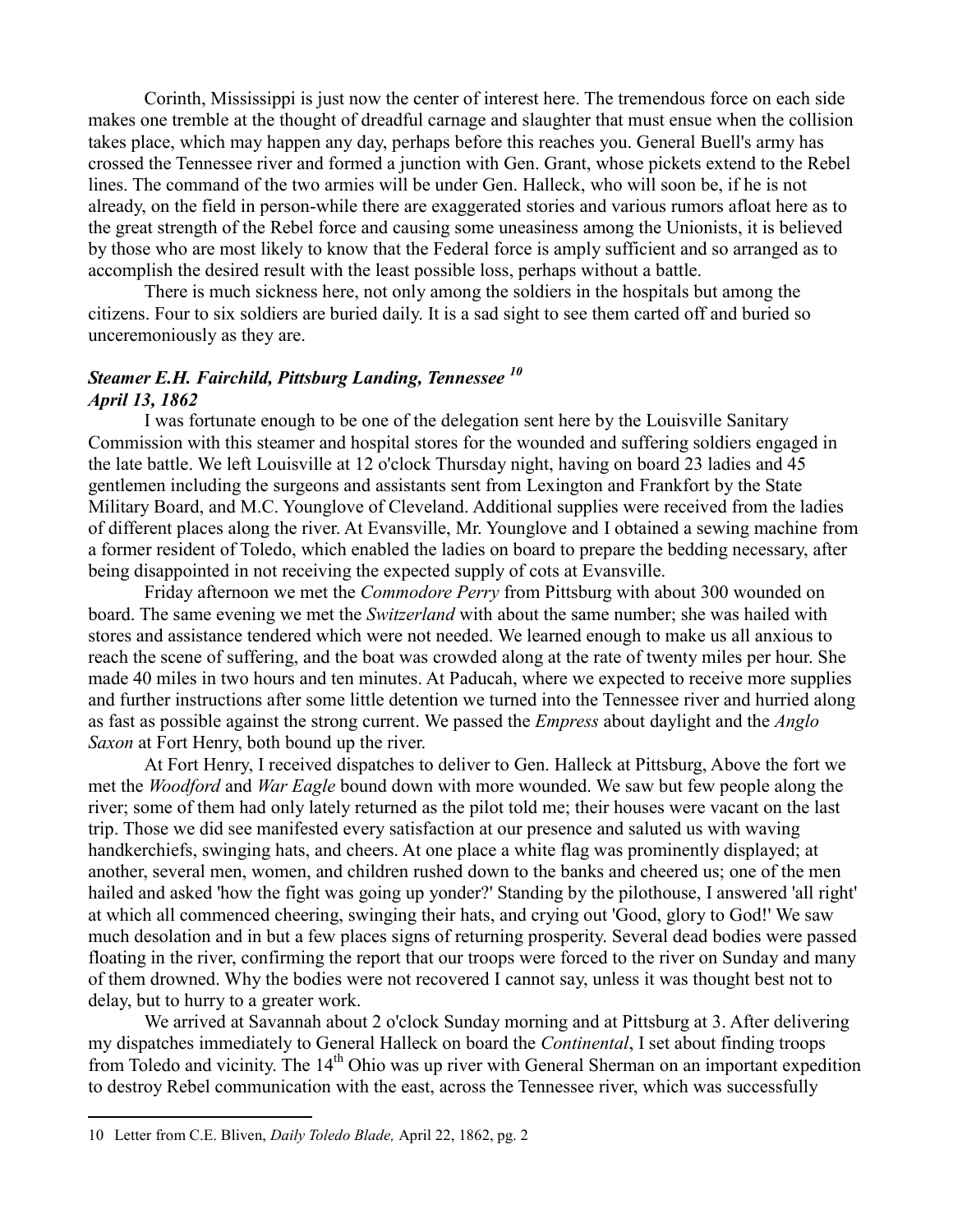accomplished by them. Three other expeditions had been sent to do this work and had failed. The 14<sup>th</sup> returned today, all right. Lt. Col. Este and Lt. Davis were sick on the steamer *White Cloud* across the river, and Col. Steedman was at headquarters; so I did not see them during my short visit to their camp. The boys are without tents, the baggage trains not having come up yet. They have made themselves as comfortable as possible with blankets, brush, and bark- almost every tree on the battlefield is stripped of its bark to make shelter for the troops that came up without tents. The 68<sup>th</sup> Ohio is at Crump's Landing, between here and Savannah, guarding Gen. Lew Wallace's camp. The 38<sup>th</sup> Ohio has not got here yet. The 3<sup>rd</sup> Ohio Cavalry is camped two miles east of Savannah from whence detachments are sent to guard the trains. A portion of the regiment is at Waynesboro. Company C under Captain Howland is about 15 miles east of Savannah. The  $21<sup>st</sup>$ ,  $49<sup>th</sup>$ , and  $72<sup>nd</sup>$  were in the battle and suffered more or less. The 72<sup>nd</sup> had not a field officer in command Sunday night, Col. Buckland acting Brigadier General, is highly spoken of, as is Col. W.H. Gibson of the 49<sup>th</sup>, also acting Brigadier General. I have not been able to find the 21<sup>st</sup>, but learn that they were in the thickest of the fight with General Nelson and behaved well.

It is reported that some Ohio troops behaved badly on the first day. The regiments particularly mentioned in this respect were the newest regiments in the field; all of them having left the state since the fall of Fort Donelson and occupied the worst advanced and exposed positions in Saturday's fight. They were not properly supported and one regiment had so lately arrived that it had not been supplied with ammunition. These same regiments did their whole duty on Monday when properly handled and supported by Gen. Buell. They were in the thickest of the fight, and it is conceded on all hands here that they were among the bravest troops on the field. If they lost any honor on Sunday, they regained it on Monday, as their lists of killed and wounded will show. Regiments from other states acted precisely the same under similar circumstances. A Wisconsin regiment arrived on Saturday afternoon, was sent to the front, and was attacked and driven back before their tents were pitched. A Michigan regiment was also sent to the front without a round of ammunition.

I wandered all over the field yesterday. The scene was a terrible one. The almost countless little hillocks of fresh turned earth told the cost of the victory. The great heaps here and there show how hard the Rebels fought and how great was their loss. Gen. Johnson's grave is on the brow of a ravine, and is surrounded by a neat fence. Whenever a body could be recognized, the grave was properly marked by a board placed at the head on which was roughly carved the name and number of the regiment of the dead sleeper. On a beech tree I found the name, number of regiment, and a Masonic emblem, neatly engraved, showing that a friend and brother had paid the last tribute due to the dead soldier whose body lay at its foot.

Before I started for the field, one of Gen. Halleck's aides assured me that a pass was not necessary. I, however, went to Gen. Buell and procured the following:

Headquarters, Army of the Ohio, April 19, 1862

Pass bearer, Mr. C.E. Bliven, to Gen. Wood's Head Quarters.

By order of Maj. Gen. Buell, Chas. L. Fitzhugh, A.D.C.

This bit of paper was all powerful wherever I chose to go. It passed me all over the field or if I had occasion to go on board the *Continental*, Gen. Halleck's headquarters, or on to the *Tigress*, those of Gen. Grant, or to Savannah and back where I went to find my friends. I was about to produce it once, when away out in front, about five miles from the river where I was stopped by the officer of the guard when a familiar voice was heard, 'let him pass.' Much astonished I looked up and found Lt. Col. William H. Graves of the  $12<sup>th</sup>$  Michigan, advancing with a smiling face and extended hands. An invitation to visit his tent followed, which was indeed acceptable, I being much fatigued from constant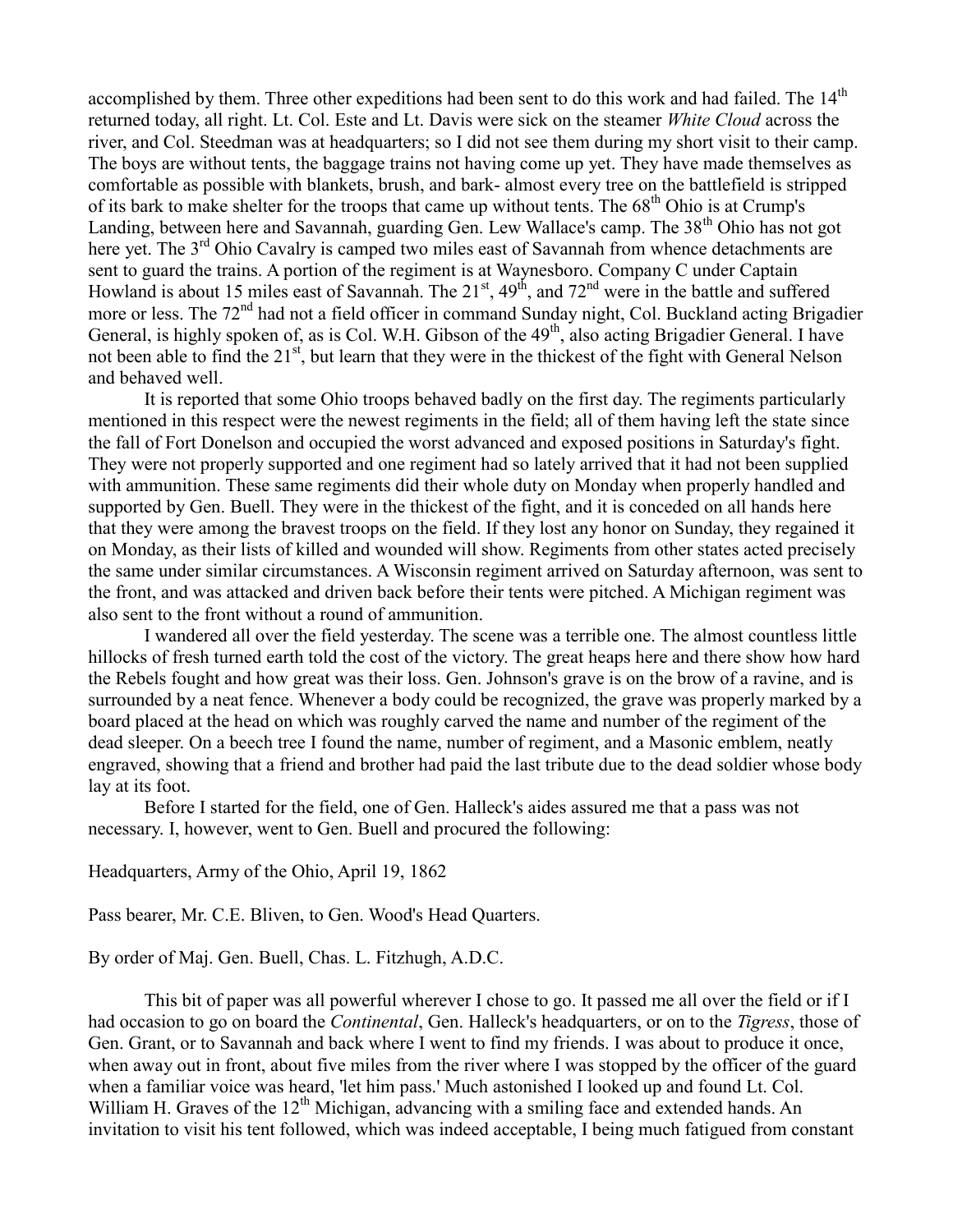walking through mud and water up to my boot tops. Col. Graves was in command of the  $12<sup>th</sup>$  Michigan, was in the thickest of the fight, and gained great credit for his coolness and bravery, and especially in extricating his command from the overwhelming force which took Gen. Prentiss and so many men prisoners. He was particularly observed by Gen. Buell and was among the first who attracted the general's attention Sunday afternoon. He was ably seconded by Maj. George Kimmell, who greatly distinguished himself throughout the day. The adjutant had three horses shot under him. The chaplain was particularly conspicuous for the daring courage exhibited while acting as aid to Gen. Prentiss in carrying his orders under the hottest fire.

Dr. Kedale of Blissfield, Michigan was taken prisoner early Sunday morning because he would not abandon his hospitals with sick and wounded. He was released and returned to his regiment on Thursday. To him I am indebted for much interesting information. He states that the Rebels were much elated with their success on Sunday and felt sure of Grant and his whole army on Monday morning. They said the reason they did not achieve it Sunday afternoon was the intoxication of Breckenridge, who caused five of his regiments to fire into three others, which was returned and kept up for 20 minutes causing great slaughter and confusion among them. He says this was the cause of the cessation of Rebel hostilities on Sunday afternoon, and during which the heavy battery was got into position at the landing and the gunboats sent up river to shell the ravines, and Gen. Nelson crossed over the river and advanced so as to protect Grant's scattered forces, checking the Rebel advance for the night. In the morning, Gen. Buell's arrangements were complete, and the result is well known.

The Rebels taken prisoners say they soon found out on Monday morning that they had a different foe to fight; that there was none of the vacillation of Sunday. Everything moved admirably and speedily like clockwork. Gen. Beauregard said in the presence of a lieutenant colonel now a prisoner that Buell's left wing was the best formed he ever saw. The way Nelson handled it on the field verified the assertion. Gen. Buell's headquarters have been in the field since his arrival here. His army is splendidly arranged and will not be surprised. Gen. Grant's headquarters have been on the *Tigress* but were moved into the field this P.M. Gen. Halleck has ordered his staff to move their baggage ashore, I suppose his headquarters will be in the field tomorrow or the next day. The telegraph line was completed to this point and the cable laid across the river today.

We commenced taking on board the wounded yesterday and shall leave this evening with about 230, some of whom are Rebels, most of whom say they were greatly deceived by their leaders. They appear to be agreeably disappointed at their kind treatment. They say that Beauregard had from 50- 60,000 men in the battle and 30,000 in reserve in Corinth under Crittenden. His troops were enlisted for a short time- some for one year, some for 90 days, and a large number for this battle. Our force engaged on Sunday was about 30,000. In the afternoon before Buell came up, it was not over 20,000. One of Gen. Halleck's staff told me that our loss was about 1,500 killed, 4,000 wounded, and 3,000 prisoners. The Rebel loss in killed and wounded is one third greater, and about 1,000 prisoners.

I have been busy writing letters for wounded men to their friends. Among others, I wrote one today for a young Rebel prisoner, about 17, to his mother in Hickman, Kentucky. He said to me, 'Be sure and tell her that I was guarded five days after I was taken from home; that I was wounded while fighting in the Southern army but now I mean to live and die under the stars and stripes.'

The *E.H. Fairchild* left Pittsburg Landing that evening and arrived in Louisville on April 17, 1862, carrying Bliven along with 288 wounded soldiers, both Union and Confederate, who were delivered to the city's hospitals. Bliven soon left Louisville, repairing and setting up telegraph lines along the railroad line leading south from Louisville to Nashville.<sup>11</sup>

<sup>11</sup> "Sick and Wounded Soldiers," *Daily Toledo Blade,* April 22, 1862, pg. 2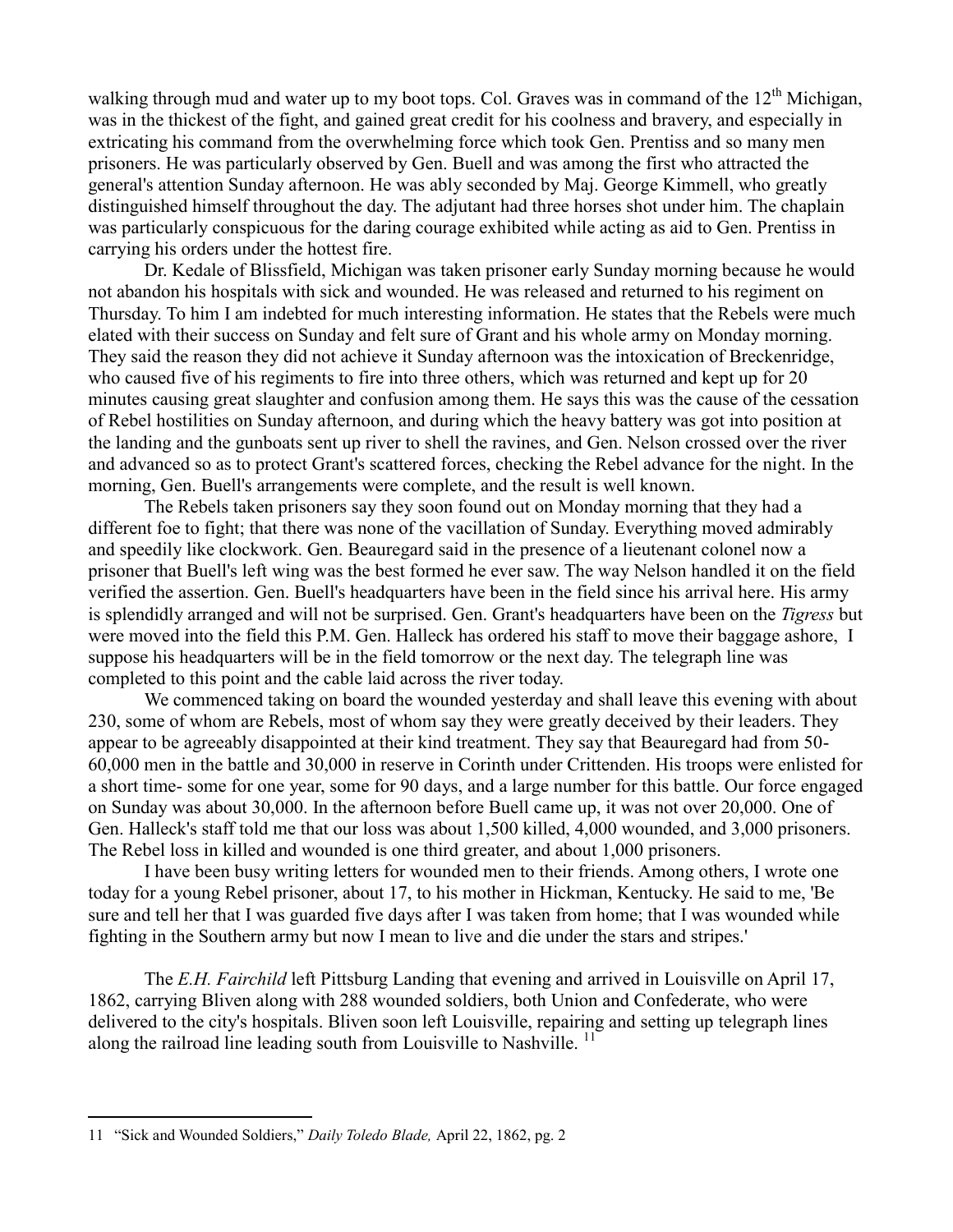# *Bowling Green, Kentucky <sup>12</sup> April 25, 1862*

Next to Columbus, this was the strongest fortified place occupied by the Rebels in Kentucky. The fortifications consist of detached earthworks, thirteen in number, situated within easy range of each other on the various hills surrounding the town, those on Webb's, Baker's, and College hills being the largest and strongest. The two former command the approach to the town from the north by way of the railroad, and were calculated to be garrisoned with about 200 men each, and mounting four to six guns. Both are open works on the slope of the hills on which they are situated, and shells could have easily into them by our artillery from adjacent heights. The fort on Baker's hill is the strongest of the two, being built entirely of earth, well sodded all around. That on Webb's hill on three sides is nothing but a crib made of logs, the space between being filled with broken stone, forming at the base a bulwark about eight feet in thickness to the height of about three feet, above which it is only four feet thick leaving on the inside a shell or step on which infantry were to be placed. Our heavy artillery would have knocked the whole thing to pieces in an hour and sent the broken stone flying about the Rebels like hail. The fort on College hill commanded the town. It is a heavy stone wall, with a thick embankment of earth in front of it, but like the other two, it is on the hill side exposing the interior the fire of an attacking force and could have been made untenable in a short time, as was proved by a few shells dropped into it by Gen. Mitchel from Fort Baker on his arrival here. Fort Buckner on the river bank could have been reduced by a single gun boat in less time that it took Com. Foote to shell out Fort Henry. It will not hold over 150-200 men. The balance of the fortifications are of inferior strength and after the reduction of those already named, could make but little or no resistance.

Beauregard when here pronounced the place indefensible and the fortifications 'traps and slaughter pens.' No provision being made for an attack from the river, as was Gen. Buell's plan, he intending to cross the river at the ferry three miles above, an evacuation was ordered, which followed immediately after the battle of Donelson. At no time did the Rebels ever have over 30,000 effective men here, and most of the time not half that number. Sickness prevailed to a great extent among them. Almost every house was a hospital. It is estimated that over 4,000 are buried within the city limits. Nearly 500 graves can be counted on the parapet of Fort Buckner alone. Commencing at the base of the embankment, the rows of grave extend from it down to the foot of the hill. This is but one of the smallest of the many burial places.

The destruction of private property here by the Rebels will exceed half a million dollars. The value of the railroad property destroyed is more than half this sum. An engine house capable for holding fifteen engines, eight being in it when it was burned, a large machine shop, passenger and freight house, the beautiful iron railroad bridge over the Barren river which cost \$100,000, the turnpike bridge below it, two pork houses, each costing over \$40,000 were totally destroyed by them. Private dwellings were destroyed or rendered useless; fences were burned without the least hesitancy. One Secesh got his rights to the tune of about 10,000 rails and 1,000 feet of plank fence, burned by his fellow Rebels. The pay he got was curses. One Union man has sued several prominent secessionists for damages done in cutting down the timber on about 100 acres of his land by their slaves voluntarily furnished so as to enable the guns of the fort on Webb's hill to sweep the railroad track.

Much anxiety is felt here as to the prospect of pestilence which is thought will arise from the decomposition of the great number of dead buried here, and from the decay of the immense amount of filth and vegetable matter which accumulated during the stay of the Rebel army. The rocky bed underneath the slight covering of earth prevented their burial to the proper depth. Efforts are now being made to counteract the anticipated evil.

Harriett Beecher Stowe's description of Rome in 'Agnes of Sorrento' slightly altered will almost

12 "Letter from Bowling Green," *Daily Toledo Blade,* April 29, 1862, pg. 2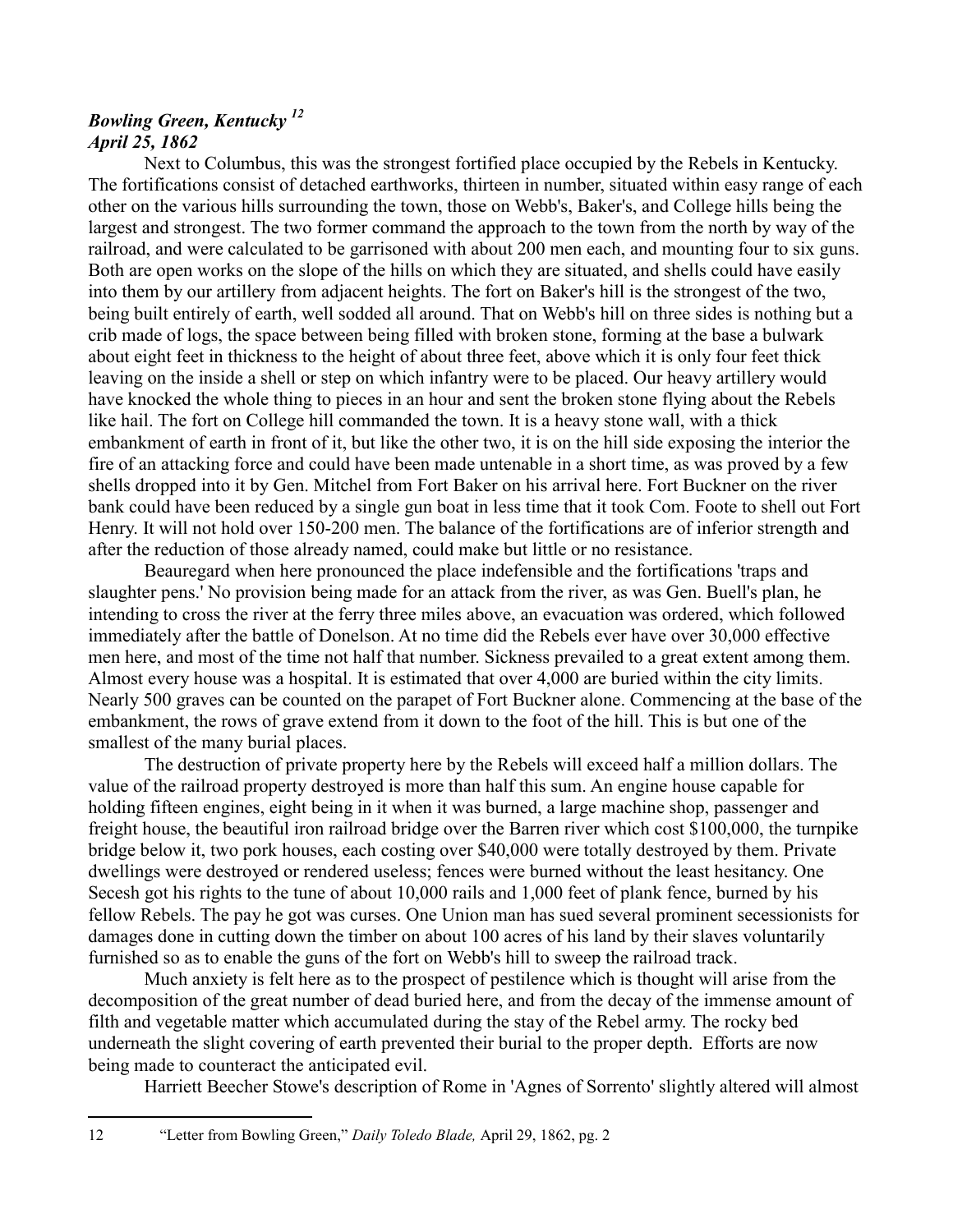answer for this place as it now appears. She says, "We see a wide plain, miles and miles in extent, rolling in soft billows of green, girded on all sides, with its guardians so silent and lonely, in the midst thereof, we discern a city, somber, quaint, and old, a city of the living and the dead, mighty once in physical force, mightier now in physical decadence and weakness."

But what shall be said of the Unionists here, who have suffered everything almost but death? Deprived as they were of every luxury, yes, almost everything necessary to support life, compelled day by day for months to bear the taunts and insults of the secessionists. Watched and hunted if two or three gathered together, money valueless, mails stopped, and all intelligence from the North cut off, and from no quarter could help be heard from. Yet these brave people suffered on, hoping almost against help. Do you wonder that their hearts were glad when the news came of Zollicoffer's defeat and death? Then they knew that their help was nigh. Men and women leaped for joy at the sound of General Mitchel's cannon and the explosion of the shells he sent into their midst, even though carrying death and destruction as well as liberty with them. If these people suffered so much, what must be the condition of those sharing the same sentiments further South? Speed the day of their relief.

## *Nashville, Tennessee <sup>13</sup>*

#### *May 30, 1862*

 $\overline{a}$ 

Early this morning Gen. Halleck telegraphed to Gov. Johnson the cheering news 'Corinth is in our possession. The enemy are retreating southward.' The *Union* soon had it flying around the streets in an extra. Unionists very plainly manifested their gratification, one with more force than elegance, though perhaps with some truth, read the dispatch as follows: 'Corinth is in our possession. The Rebels are retreating hell-wards!' A state official high in position said to your correspondent, 'Tennessee is free once more, and this war now goes where it belongs- to the doors of those who caused it.'

Corinth is ours and without a fight! How many anxious hearts in the great northwest will be relieved from the intensest anxiety by this intelligence! How the 'stay-at-homes,' those who are full of 'lip patriotism' will growl because none or but few lives, comparatively, were lost in accomplishing this great result!

The fall of Corinth is a death blow to secessionism in Tennessee. Its effect is already to be seen-Union men are not nor will hereafter be afraid to express their sentiments, and they will do it, even though threatened, as at the Union meeting at Shelbyville this week, by an armed force of Rebels. Ex-Gov. Campbell, President of the great Union meeting here, has appointed, as directed, a Union State Central Committee pf which Hon. Allen A. Hall is chairman. This committee is to confer with the Unionists, and appoint Union meetings in all parts of the state; one is to be held at Columbia next Monday. Gov. Johnson, W.H. Polk, and other uncompromising Union men will be there to speak to the people. Meetings are to be held in rapid succession. Gov. Johnson will go into eastern Tennessee as soon as our army gets the least foothold there, and judging from intelligence already received from that part of the state, the rally around him will be a general uprising of the sterling Union people there. A Union ticket for the state officers will soon be placed before the people and triumphantly elected at the annual election in August next.

In consequence of the sake of large amounts of contraband goods, which eventually find their way into Rebel hands, Gen. Dumont has just issued a very stringent order prohibiting the sale of such articles except under certain restrictions, and has established a strong police guard to carry out the order, and prevent such goods from going further south. Cotton continues to come in very freely; every steamer or train takes more or less northward. Buyers are scattered all over the country wherever our lines extend, and many have gone beyond them, and buy the cotton from the Rebels themselves, who strange to say, will take nothing in exchange but gold and 'greenbacks.' The currency here is very unsettled. Notes of all Tennessee banks are held at a heavy discount for gold and Treasury notes. Silver

<sup>13</sup> "Letter from Nashville," *Daily Toledo Blade,* June 4, 1862, pg. 2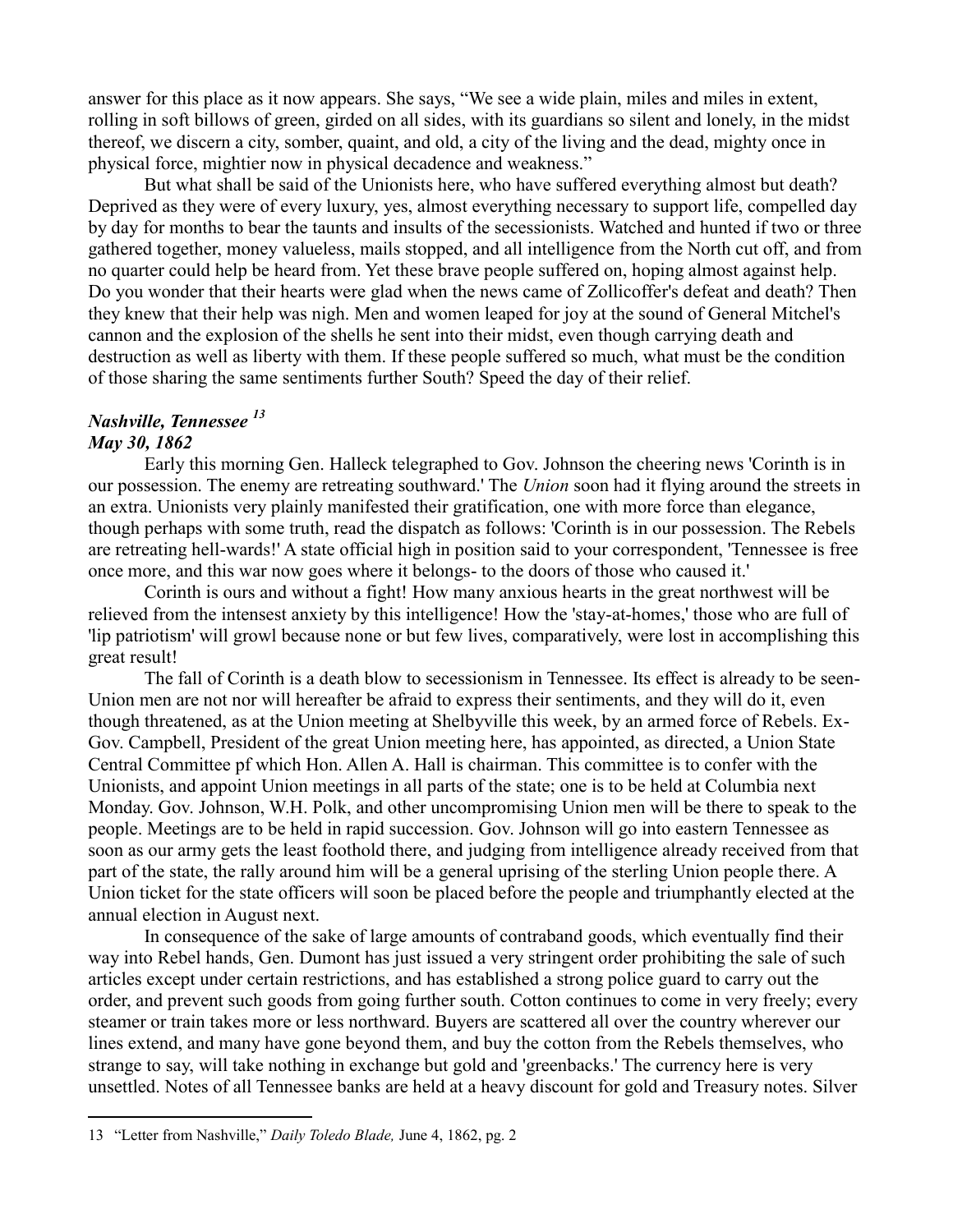change is becoming more plenty. Traders are very unwilling to take the 'change' shin plasters any longer, and require the buyer to make his own change, preferring to keep their goods to receiving irresponsible currency.

A good many deserters from the Rebel army are coming in and taking the oath, and joining our forces. Some thirty did so at the Union meeting in Shelbyville. A new regiment (the 2<sup>nd</sup> Tennessee) has just been started with good prospects for success, judging from the rapidity with which the first is filling up. The Louisville & Nashville railroad bridge across the Cumberland river at this place, which was burned by the Rebels when they run from here, is being rebuilt and will be finished next week Saturday, and trains will then run into the city again, thus abetting the ferry nuisance and enormous charges of omnibus and hack drivers.

The weather is very warm, yes hot! The thermometer shows 102 degrees above already. At this rate, the 'melting time' will come soon.

# *Nashville, Tennessee* <sup>14</sup>

# *June 16, 1862*

 $\overline{a}$ 

The half month just closed has been big with events of great interest and influence and given more victories in the Federal cause in Tennessee alone than has the same period of time since the rebellion broke out. These victories has followed each other in such rapid succession as to average one for nearly every two days.

First, we had the brilliant charge of General Negley's advance guard into the town of Winchester on the Nashville & Chattanooga railroad near the south line of the state, where they put to flight Starn's Rebel cavalry, a band similar to Morgan's but much larger in numbers; after which Gen. Negley occupied the town in force. Next, Gen. Negley attacked, defeated, and completely routed a considerable force of Rebels under Gen. Adams who was advancing to form a junction with Starn's force at Winchester, and then intended to attack and capture Gen. Mitchel's division train at Shelbyville loaded with forage and provisions for Huntsville. Rapidly following up his advantage, Gen. Negley with his whole force suddenly appeared before Chattanooga. Much to the astonishment of the secessionists and gratification of the Unionists, and after a severe artillery fight lasting part of two days completely silenced the Rebel batteries and drive their force from town. He captured a large drove of cattle intended for the Rebels and took a large number of prominent secessionists prisoners, to be held as hostages for the good treatment of Union men now in Rebel prisons- and after destroying the Rebel line of communication by railroad through southeastern Tennessee and having accomplished all he intended, Gen. Negley returned without serious loss to Shelbyville.

The demonstration against Chattanooga aided in forcing the Rebels to evacuate Cumberland Gap and fall back into Tennessee. The occupancy of this, the strongest positions by both nature and art, that the Rebels have been forced to abandon was immediately occupied by the Federal forces under Gen. Morgan and he is now in eastern Tennessee intending no doubt to follow up this great advantage and soon occupy Knoxville, and in conjunction with a large force advancing from another direction will free that part of the state from the Rebels forever. This intelligence had hardly reached here when it was followed by the news of the great naval battle and victory on the Mississippi and the occupation of Memphis by Federal forces.

Secesh have become unusually quiet- the handwriting on the wall is too plain to be mistakeneven 'grapevine' lies has ceased to give them any relief or comfort. Only twice during the month have they had even a grain of comfort from the 'grapevine,' one was when a party of our cavalry was surprised and taken prisoner by Starn's regiment near Readyville, but this was short lived for Negley soon scattered the Rebels in turn far and wide. The other was the report that Gov. Johnson had been captured by the Rebels while speaking at the Union meeting in Shelbyville. As the wish was the father

<sup>14</sup> "Letter from Nashville," *Daily Toledo Blade,* June 18, 1862, pg. 2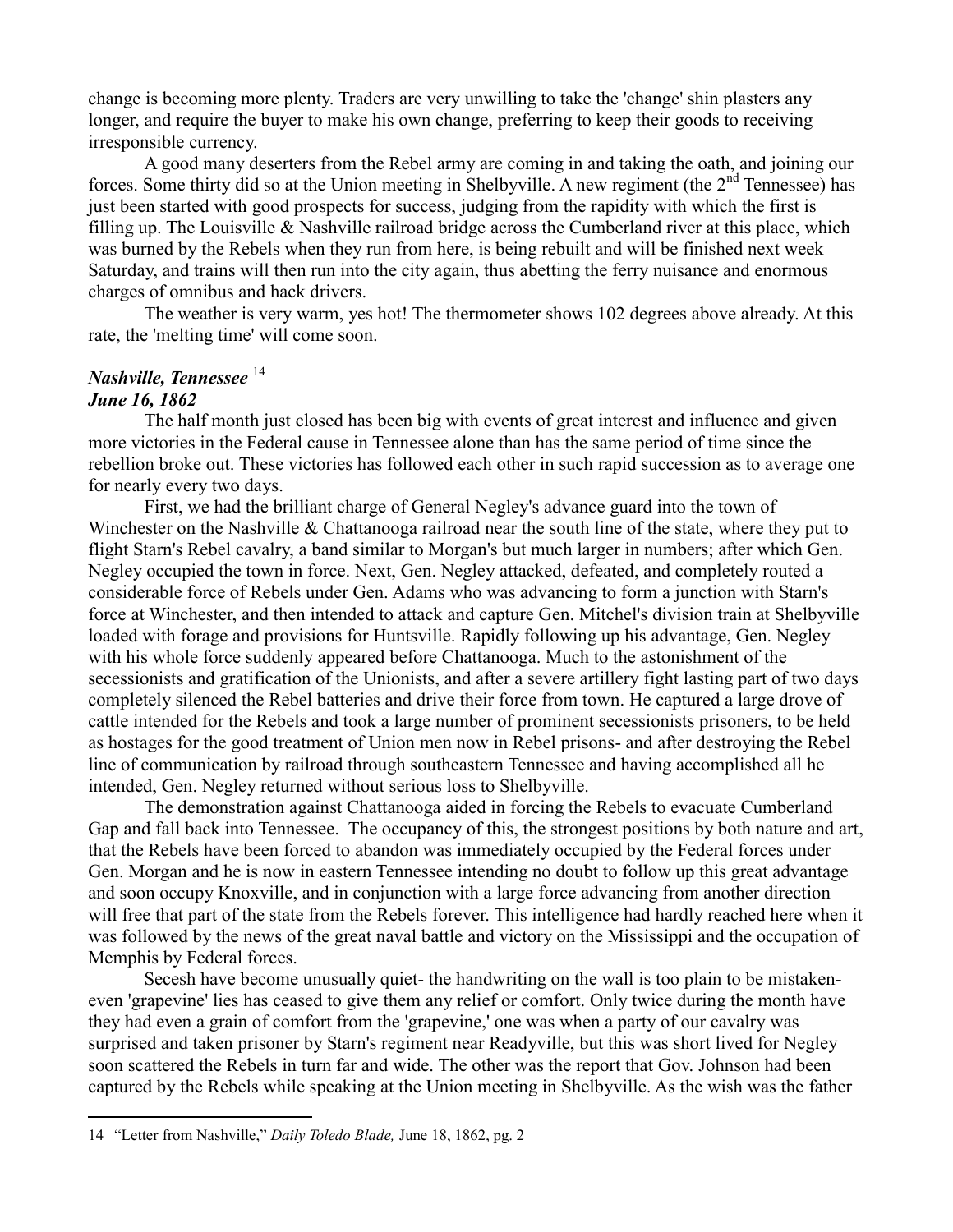of the thought and above all earthly things do they most earnestly wish for the removal in some of the, to them, stern and unbending man who is directing the development of Union sentiment in Tennessee. They gave way to the report and were for a short time jubilant. The appearance of the governor on the streets the next morning showing a bolder and more determined front than ever gave an emphatic lie to this report and so Secesh lost faith in the 'grapevine' and subsided.

We have had all sorts of rumors here lately, the principal one being that Nashville was to be retaken by a part of Beauregard's Corinth army who were said to be advancing in force across the mountains and the 'Lincolnites' were all to be captured or 'driven into the Cumberland river.' This driving into the river seems to be a favorite expression with the Rebels, but fails to work well for them. They didn't drive many into the Tennessee at Pittsburg Landing, nor McClellan into the Chickahominy, and yet judging by the preparations made here they won't have much better success on the banks of the Cumberland at Nashville.

## *Cairo, Illinois* <sup>15</sup> *June 25, 1862*

 $\overline{a}$ 

Chasing a man down the Ohio, up the Tennessee, and after being delayed by low water and compelled to tie up nights, expecting an attack hourly from roving guerilla bands now infesting the country on the upper Tennessee and finding upon arriving at your destination that the object of your search is in Memphis or elsewhere- obliging you to retrace your steps down the Tennessee and go in that direction, then upon reaching Cairo to learn that he is not at Memphis but near Jackson, Tennessee apparently further off than ever (from the just now lack of communication), is not calculated to render one as patient as Job. Nor considering that some 50 to 60 miles are to be traveled on a hand car, of which you are to be a part of the motive power- the thermometer indicating from 110-120 degrees above-will be expected that much coolness can be exercised while laboring under these difficulties.

Cairo just now is probably the busiest place on the western rivers. Nearly all the business houses are situated upon the levee, and all the steamers passing up and down the Ohio and Mississippi calling here, together with the immense amount of work being done by the government combine to give it great activity. Coming down the Ohio at Mound City is seen, nearly finished, the new gunboat *Eastport*, which was captured up the Tennessee river after the battle of Fort Henry. She is nearly ready for service and will be, it is said, the most serviceable boat of her class on the river. Just below her is the Rebel gunboat *Gen. Price*, lately captured at Memphis; farther down the river are some 20 mortar boats, their numbers painted in white on their jet black sides; and lining the northern bank of the river down to Cairo are the steamers, barges, and floats that belong to or are in the service of the government, having more or less repairs done upon them. The navy receiving ship, the steamer *Maria Deming*, lies anchored in the stream.

We landed close by the large naval depot, formerly the largest wharf boat on the river, along the side of which are captured Rebel gunboats *Sumpter* and *Gen. Bragg*. The *Bragg* is about the size of the U.S. steamer *Michigan* on the lakes. She has two short stumpy masts, one smokestack, and a beam engine, the latter protected by a bulkhead of compressed cotton some three feet thick. She carries two heavy pivot guns, one forward and the other after, and a small carronade on her spar deck. She appears to have sustained no injury, save that caused by our ram which is being rapidly repaired.

The *Sumter* was formerly a tow boat on the lower Mississippi. Her armament, like the *Bragg's*, was two heavy guns, but otherwise she is widely different. She appears to be a cross between a river and sea-going steamer. The hull is very strong and built like an ocean vessel; the bow covered with flat bar iron about an inch thick which extends back nearly to the wheel, above the hull she looks like a river steamer. She has two powerful horizontal engines and is said to be very fast. Her machinery is protected forward by a strong framework of timber extending toward the bow in a V shape, and rising

<sup>15</sup> "Letter from Cairo," *Daily Toledo Blade,* June 30, 1862, pg. 2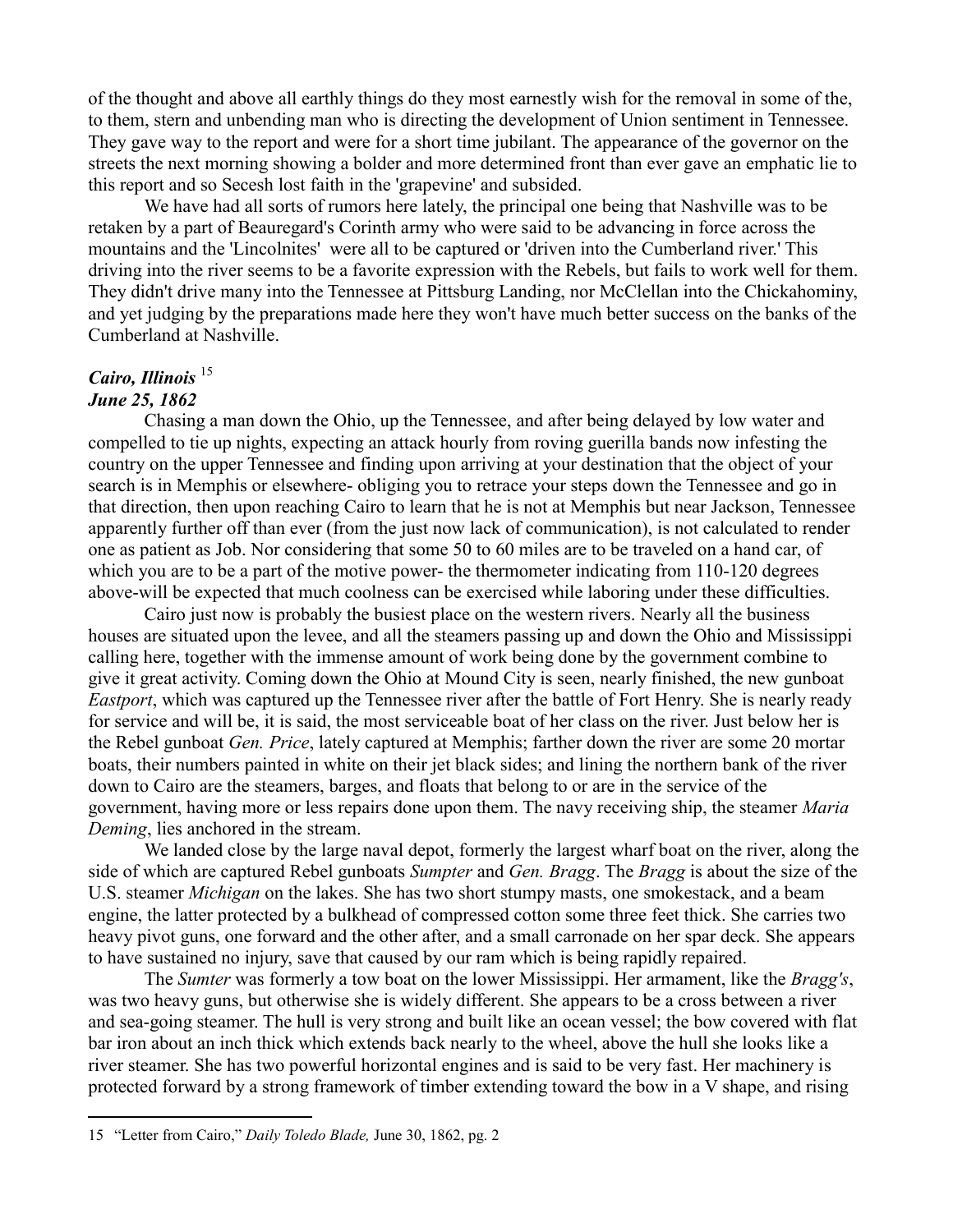from the deck at an angle of about 40 degrees. This is covered with planking to the thickness of 18 inches, and outside of this with railroad iron. One thickness of the iron is fastened on with spikes driven along the edges of the bars and the space between the bars is filled by putting another bar bottom side up and fastening with bolts, making a coating of iron three and a half or four inches thick. The *Price* is just like the *Sumter*.

All of these Rebel boats are painted a dirty brown, but as soon as they are repaired, will be painted black. They are nearly ready for service. It is difficult to see why they were surrendered by the Rebels without making a stronger resistance. They are certainly very powerful vessels and well-armed, and to all appearances sustained but little injury. The *Sumter* was struck by one ball which passed through the wheel house and went through the cabin toward the bow where it killed two men. Her pilothouse was riddled with bullets, aimed at the form of the pilot, the real pilot being below, protected by the armor. All of the Rebel boats had stuffed representations of pilots in the pilothouses to deceive our sharpshooters.

Com. Charles Ellett, commanding the ram fleet which did such great service in the naval battle at Memphis died here a few days since from the effects of the wound he received there, and a severe attack of measles which set in after he was brought here. The accident to the gunboat *Mound City* while engaged in the late attack upon the Rebel batteries on White river causes a profound sensation here, especially among naval men. The conduct of the Rebels in firing upon the scalded crew who had jumped overboard excites the deepest feeling of resentment among them, and the new crew for the *Mound City* who are to be sent from the receiving ship here express themselves determined to revenge their dead comrades and friends.

Gen. George C. Strong, the military commandant ay this district, is very vigorous in the administration of his duties, which is absolutely necessary at a point like this where there is such an ebb and flow of straggling soldiers of all ranks, ages, and descriptions. The railroad from Columbus southward will soon be open and direct communication had with Gen. Halleck's army. This is fast becoming absolutely necessary on account of the low water in the Tennessee river, boats having almost ceased going up that river. Trade to Memphis is quite brisk. Telegraphic communication, just reestablished, opens a new channel of intercourse and is much in use.

# *Memphis, Tennessee* <sup>16</sup>

# *July 8, 1862*

 $\overline{a}$ 

The heat and dust here are intolerable, compelling nearly everyone to keep indoors the greater portion of the day; consequently the streets of the city have a dull and somber appearance. The evenings being very cool and pleasant, a large portion of each day's business is transacted then. The levee is very well filled with steamers and an immense amount of freight is daily shipped northward. Every steamer has a good load, a fair proportion of which is cotton and sugar. There are several hundred bales of cotton now on the bluff awaiting shipment. Official figures show that since the government forces came here there have been 9,762 bales of cotton, 10,613 hogsheads of sugar, and 9,521 barrels of molasses shipped northward. These amounts are only what was stored in the city and its immediate vicinity, no opportunity having yet been offered to planters in the interior to bring in safely their crops.

The Union sentiment is gradually growing in strength. A great many have already taken the required oath and their example is daily followed by others. There are many here who will never take the oath, but die in rebellion (at least in spirit) against the government. Rebel flags, in consequence of the very stringent orders prohibiting them, have entirely disappeared though they can be found in private houses on every street. Your correspondent having occasion to call at the house of a certain high official, now in the south, saw the 'stars and bars' made of very nice material stored very snugly away

<sup>16</sup> "Letter from Memphis," *Daily Toledo Blade,* July 14, 1862, pg. 2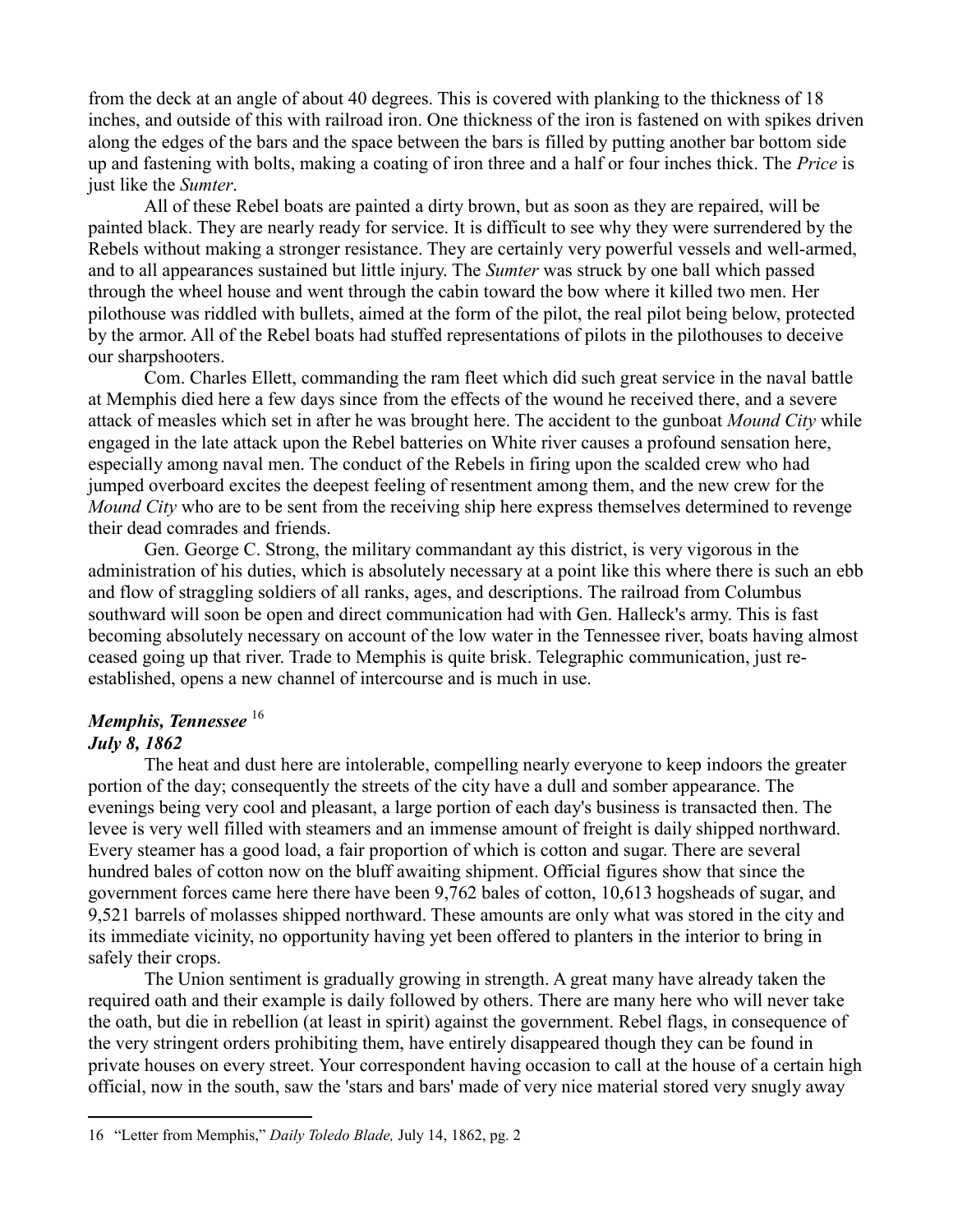in one corner. His fingers itched to get hold of and confiscate it and respect for the lady alone prevented it. The 'stars and stripes' float in every part of the city and the number of Union flags is daily increasing. Loud mouthed secessionists are summarily shut up, and sent out of town, most of them southward. They would a hundred times rather go northward. You can find plenty of such, who talk treason and would be glad to have themselves made martyrs of by being sent north, but to be sent south where they profess all of their sympathies are, is a bitter pill. You can't find one who goes south of his own accord. Mrs. Gallaway, wife of the former and runaway postmaster here, was bundled up and sent south yesterday on account of her treasonable practices and her house, which was built by the proceeds of box rents and postage stamps stolen from the U.S., was taken possession of and is now occupied by Col. William S. Hilyer, provost marshal general of the district of west Tennessee.

The fourth passed here very quietly. The gunboats fired a national salute and the  $1<sup>st</sup>$  Nebraska regiment gave a dinner to Gen. Grant which was a very pleasant affair. Cotton buyers are very plenty. Over \$500,000 in gold has come here from the north within the past three weeks, to say nothing of the treasury notes. Change is made mostly by tickets and shin plasters. The Sunday collections in the churches are very apt to cause a Northerner to smile- a very small sum in reality makes a huge pile. Instead of reckoning the amount by numeration, it is done by dry measure; as for instance, at one church a peck was realized; at another, a half bushel and so on according to the size of the pile, though the size is not always indicative of the value.

Rebel pickets and scouting parties are within three to five miles of the city, and many fear an attack from them. One of Jackson's Rebel cavalry was in the city yesterday with a large number of letters for secessionists, the contents of which were said to be a warning to move their families from the city. The Union force in the place is small, but the gunboats *St. Louis* and *Mound City* are anchored abreast of town and the mortar boats are moored to the opposite shore, ready to open their guns at any moment. Prominent secessionists have been notified that if an attack is made, fire will be opened upon the town which will not cease until Memphis is destroyed. This is all that prevents an attack, and some assert that even it will not long prevent it. Railroad connection with the east is not yet open and it is very doubtful when it will be, guerilla parties are scattered along the Memphis & Charleston and the Memphis and Ohio railroads, which alternately burn cotton and bridges.

The Gayoso house here is a splendid hotel, is well kept, and has the Union flag flying from its staff. It must be well patronized as the head negro waiter sports a diamond cross worth several hundred dollars; but the blockade must be pretty tight; when they were compelled to print bills of fare on the backs of old handbills which reads 'Success to the Southern Enterprise!' The gunboat *Sumter*, lately captured from the Rebels here, passed down the river yesterday under a Union flag to join Com. Davis at Vicksburg. She has been thoroughly repaired and is a clipper to go. It is a great mortification to the Secesh here to see her sailing under the old flag and it will be increased when the *Bragg, Price*, and *Little Rebel* come down in a few days- all in tip-top condition, ready to do battle for the Union.

Accounts from Vicksburg continue to be favorable. Coms. David Farragut and Charles Davis, one below, and the other above the town, are having a splendid rifle practice there. Nine, ten, and eleven inch shells are used regularly and rapidly dropped into the enemy's works. Vicksburg being situated at the head of a big bend in the river, Com. Farragut has some two thousand contrabands cutting a canal about two and a half miles across the neck of land into which the waters of the river are to be turned and Vicksburg, or what is left of it after the bombardment is over, instead of being on the banks of the Mississippi, will be about seven miles distant and emphatically an inland city; while the river will be about 20 miles shorter, a fact which future geographers will please take notice.

Much anxiety is felt here for the safety of Gen. Curtis' command in Arkansas, which was known to have been on short allowance for some time owing to the difficulty of forwarding supplies to him. A large force of Rebels are threatening him and rumors are current that he has been cut off and obliged to surrender. It is believed by those in authority that Gen. Curtis will be able to fall back and meet the supplies now on the way to him, and also to successfully resist any force the Rebels may bring against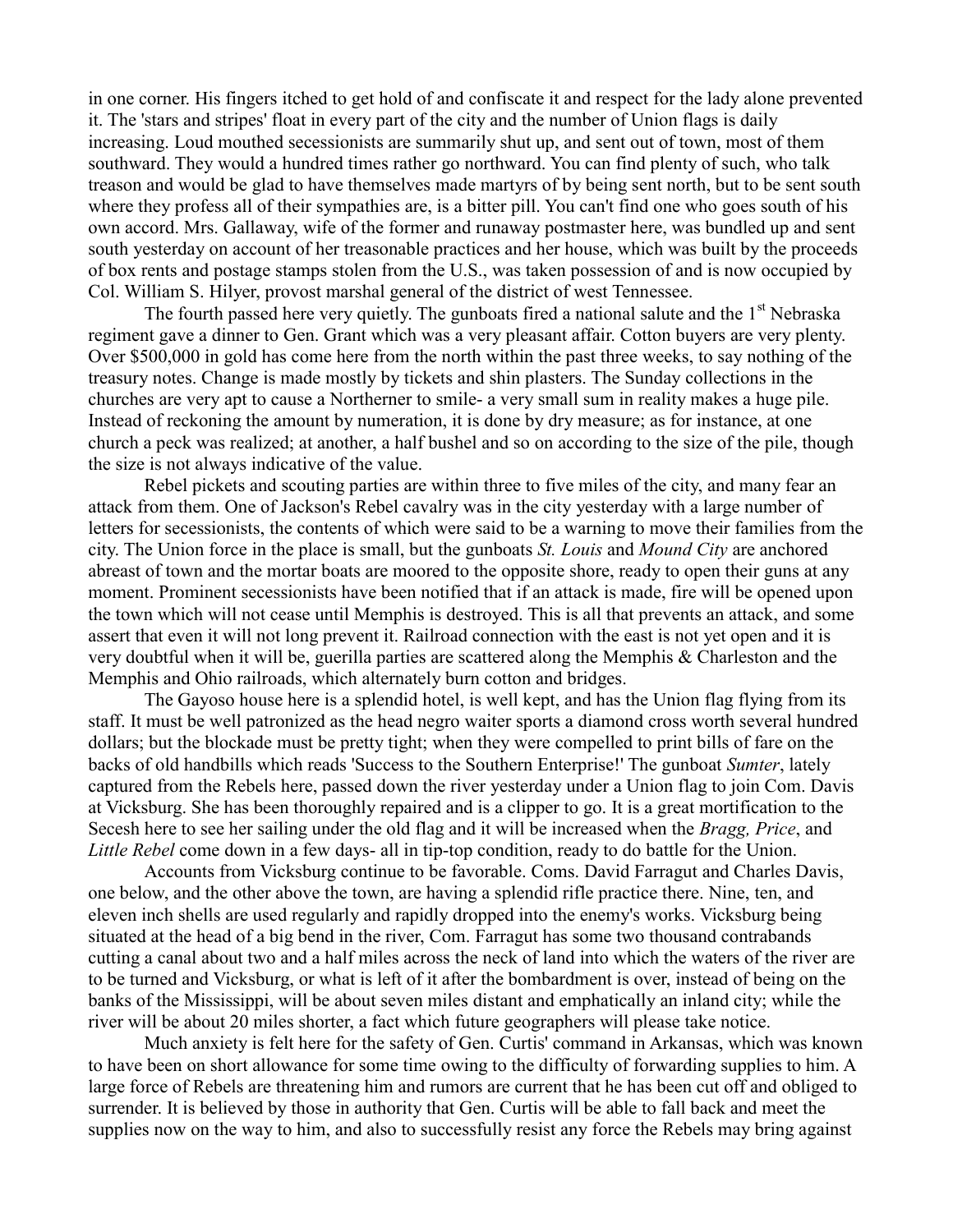him. About 100 bales of cotton were burned by the Rebels at Fort Randolph last night. It was hauled there for our boat (the *Memphis*) to take. As we passed up, the Rebels tried to decoy us to the shore in order to capture us, but warned by the burning cotton, we kept on our way and escaped.

#### *Tuscumbia, Alabama* <sup>17</sup> *July 14, 1862*

Between the irregularity of trains, Provost Marshal and the dirtiest hotels ever seen, those whose duties or inclinations call them hither ward find "Jordan a hard road to travel," and they are unusually fortunate, if they succeed in passing them all unscathed. Our train from Columbus, Kentucky to Corinth was an extra, consisting of an old engine that blowed like a horse with the heaves and a box car- with rough boards for seats- made up for the special accommodation of Gov. William Sprague of R.I. en route from Washington to Gen. Halleck. The party consisted of six gentlemen and four ladies and two children. All appeared to enjoy the ride under the circumstances. We stopped once for a supply of wood which was scattered around promiscuously being the remnants of a large pile. All the party got out- the ladies to pick blackberries from the abundance along the track and the men, including the governor, pulled off their coats to gather up and throw wood on the engine. We were detained several hours in the woods and reached Corinth about 5 o'clock on the morning, having been about 14 hours running 143 miles.

Corinth is now very quiet, nearly all the troops being out on the different railroads centering there. Capt. John G. Klink, of Toledo, is with Gen. McKean's division, which is occupying the entrenchments south of the town. At the Seminary hospital- a beautiful place on a hill some half mile from the depot- are ten of twelve of the 14th Ohio, sick. Martin Fuller from Columbus Grove of Company K died July  $5<sup>th</sup>$ ; George Ott of Defiance of Company E died July  $9<sup>th</sup>$ ; Herman Betts is getting well probably will be discharged from the service; John Waggoner of Toledo, Noah McCombs of Columbus Grove, Ezra Perry of Maumee, Franklin Reed of east Toledo, Wm. Plattner of Defiance and Mathew Morris of Napoleon are nearly well. William Smith of Antwerp is very sick with typhoid fever- his recovery very doubtful. S. Stirlen of Columbus Grove and David Boger of Antwerp were detailed by Colonel Steedman as nurses for those men.

In the office of Gen. James B. McPherson, superintendent of military railroads at Corinth is a 168 pound cannon ball with the following inscription "This ball, by permission of Gen. Halleck is to be sent to the city council of Toledo, Ohio." The Tishomingo House at Corinth can produce a greater number of flies, more filth, and higher charges with less accommodations, than anything that disgraces the name of a hotel in the world. There are no less than nine newly made graves in the hotel yard. The proprietors are a couple of sutlers who have evidently "struck a lead" and are determined to make a "big thing." Tuscumbia is a pleasant though just now a very dilapidated place. Quiet quietness prevails save when broken by the moving soldiery. Major Gen. Thomas has his headquarters here the present. His division scattered along the Memphis & Charleston railroad from Corinth to Decatur. The  $14<sup>th</sup>$ Ohio, is, rather was, here- the regiment left yesterday morning with five days' rations, and has gone on an expedition about 25 miles east to a point where a culvert was destroyed and some cotton burned. Lt. Albert Moore is in command of the camp, with some 40 or 50 convalescents with the band as guard. The health of regiment is unusually good. They number more efficient men than any other in the division.

The departure of the regiment a few hours previous to my arrival unfortunately prevented a personal intercourse with many friends and acquaintances in it. Their camp is in a beautiful grove about a mile down town and everything is clean and nice. There is no fear of unusual sickness or any reason why the regiment should not, so long as it remains in northern Alabama, keep up its present healthy condition, and maintain the reputation it has in high places and throughout this department as one of the

<sup>17</sup> "Letter from Tuscumbia," *Daily Toledo Blade,* July 18, 1862, pg. 2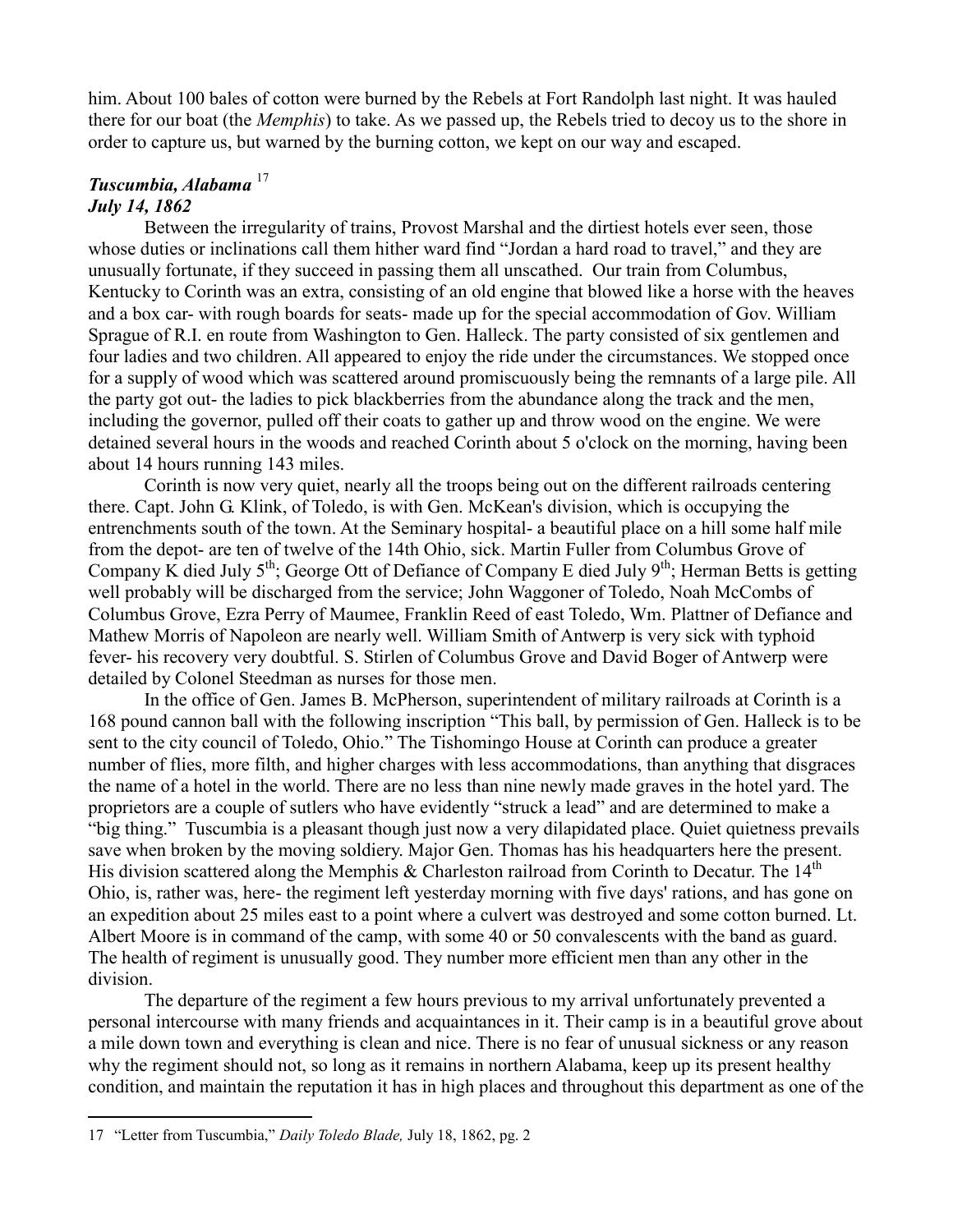most orderly and efficient in the service. Col. Steedman made a speech here on the evening of July 4<sup>th</sup> which judging from what is said of it, and to use a Mississippi river must have been 'lightning.'

An excursion several miles in the country today with a banker from Hartford, Conn gave us a fine view of the many beautiful rich and rich plantations and a chance to breathe some fresh air of northern Alabama. We saw considerable cotton- some piled up in the field ready to be burned, if the owners can't prevent it, by the Rebel cavalry. None could be bought, at any price, planters fearing to sell even though sorely pressed for the money it would bring at the present prices. The fear that the Federal troops may be driven or ordered away prevents a large proportion of the inhabitants hereabouts from declaring their Union sentiments. They know that in this as well as other sections of the South that have been occupied and abandoned by our troops, Union men who then declared their sentiments, afterwards suffered terribly in property, person, and family from depredations committed by the Rebels.

There has been considerable cotton planted and it is growing nicely; also more corn than ever before, some of which been put into the ground since Corinth was evacuated. One planter manifested such feeling as he told of how much feeling as he told how much he suffered, all caused by a war brought about by a few leaders and against the wishes of the people now held in terrible fear of both parties- a war, too he said which was to have been carried on north and had never once thought it would be brought to the very doors of its originators; and that the rich and beautiful country before him would be so desolate and unproductive from want of cultivation. Some of his Negroes had run away, others expected to go. He had no heart to look for them and was much too discouraged to try. He confessed that he had not and could not get tea, sugar, coffee, salt, clothing, money, shoes, leather, and many other things- nor money that was of any value now to buy of the sutlers who were bringing such articles here. Our darkey driver expressed the whole in a few words; 'They were so poor that those who went visiting were requested to come after breakfast, bring their own dinner, and go home before supper.'

# *Memphis, Tennessee*<sup>18</sup> *July 23, 1862*

 $\overline{a}$ 

Today is one of unusual excitement. On the  $17<sup>th</sup>$ , Gen. Hovey, then commandant of this point, issued his already famous order No. 1 which requires Rebels and traitors who refuse to comply with the laws to support the Constitution of the United States, to place themselves beyond the line of the Government forces. Within six days after the date of the order, any person failing to comply will be deemed a spy, and upon conviction, treated as such. Many who had delayed complying in that when Gen. Sherman arrived he would change or modify it were startled when he assumed to command to find that he intended to respect and enforce his predecessor's orders. This being the last day, the streets are full of men gathered here and there debating whether they will go south or 'swallow the wedge' (as they term the oath) and remain. The day and hour has come when in Memphis, at last, men are to decide whether they will be citizens of the United States or not. If the former, they must renew their allegiance, and hold themselves ready to obey and assist in enforcing the laws and to perform just such duties as might be required of them if they lived in any loyal portion of the Union. If they decline so doing, and make their choice to go with the Rebel leaders, giving up the proud citizenship they have heretofore enjoyed, they must this day go beyond the lines of the army, or encounter the penalty if they remain. Many an anxious mind is at this moment striving hard to arrive at a decision that will either be for future good or evil. Many friends will this day part forever and many families today separated will never in this world be reunited. One cannot help pitying the troubled men, and hoping that the decision they arrive at be one that will cause no future regret.

Up to last evening but about two hundred passes south had been issued. Nearly treble that number of oaths had been administered. It is estimated that not over one thousand, perhaps fifteen hundred, will ask for passes. More than one half this number are young men less than 21 years of age.

<sup>18</sup> "Letter from Memphis," *Daily Toledo Blade,* July 29, 1862, pg. 2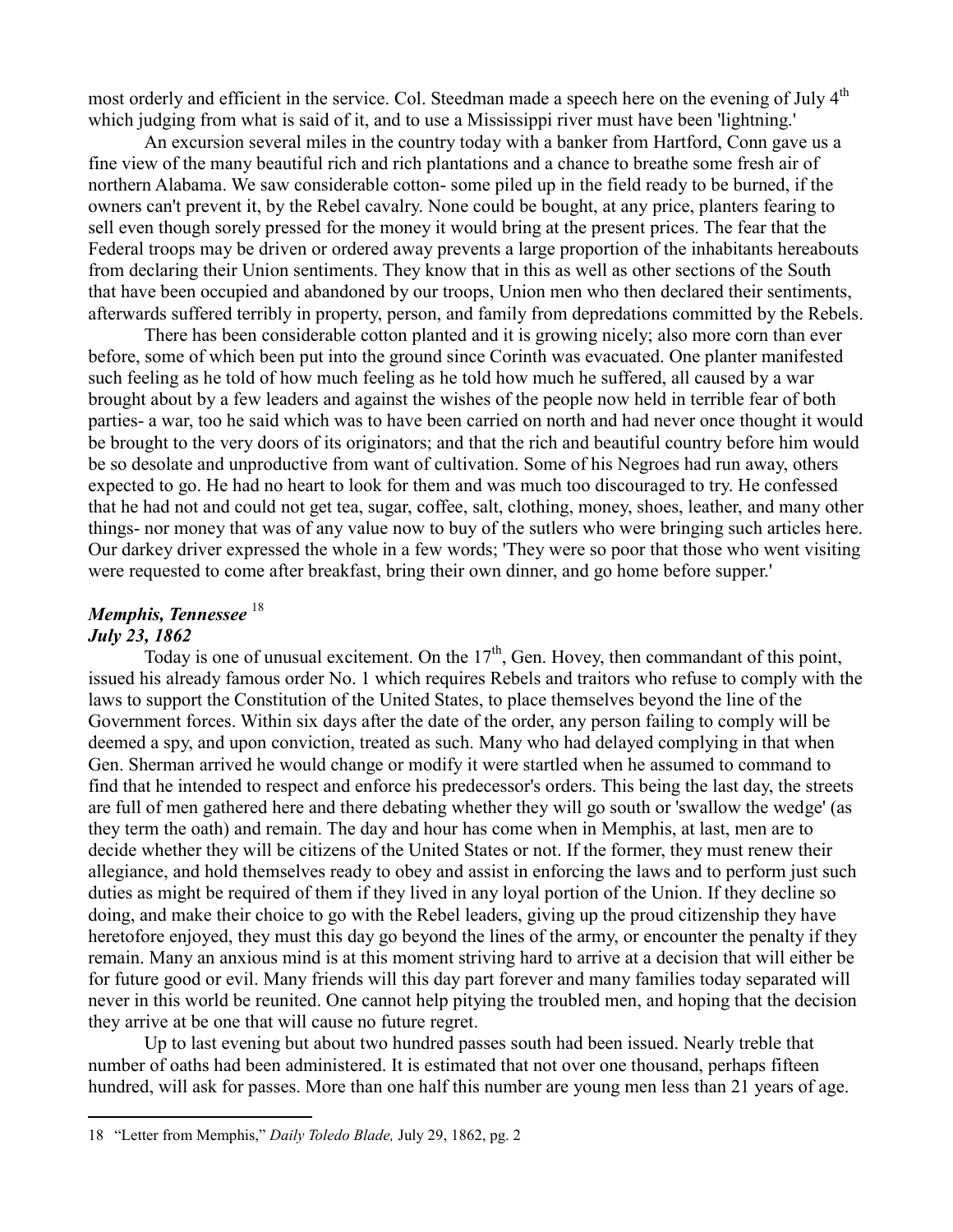Some- those of means- will go north and wait for the war to cease. A large number will remain here and quietly pursue their usual avocations. A few will try to be made martyrs of, and no doubt under the present state of affairs, will succeed in this respect and so rid the country of as many pestilent traitors. Gen. Sherman seems determined to make Memphis a loyal city and will permit none but loyal citizens to stay in it. He says to all, as he did to Andrew Jackson Donelson, once a candidate for Vice President on the ticket with Mr. Fillmore, who came to him and asked a modification of or some exceptions to Gen. Hovey's order, 'that peace measures had been tried long enough- their trial had nearly ruined our country. Now the time had come when men had got to decide whether they should take their position as American citizens, and by their acts prove it, or be held as enemies and traitors. If they chose the latter, the sooner they get beyond my lines the better.' Mr. Donelson plead 'strong opposition to secession from its commencement- that he had already taken the oath twice; once when he entered into the army, again as foreign minister- that under the present circumstances he did not like to renew it.' Gen. Sherman replied, 'Having taken the oath twice, you certainly ought to have no objection to taking it again. You can do the country, which has so highly honored you with inestimable amount of good, by now honoring it. Your influence will be incalculable. The memory of Washington and Jackson ought to make you take this stand. I can make no exceptions to the rule. Gen. Hovey's order will be enforced.'

Memphis is to be fortified and rendered perfectly secure against any force the Rebels can bring against it. Sherman's and Hurlbut's divisions have, for the last three days, been coming into the city. Both of these divisions having been since the battle of Shiloh beyond the reach of transportation, no clothing could be got to them; consequently they made a ragged and dirty appearance. Some had on overalls for pants, others nothing but their drawers. A full supply of clothing is now here and will be issued as soon as they are permanently established in their camps. When all of Gen. Sherman's command had arrived, Gen. Hovey with Wallace's division broke up camp and are now going on board transports en route for – down the river. This, and the well-known fact that Gen. Curtis with his army is at Helena, well situated for active operations, naturally directs attention down the Mississippi with the expectation of important movements.

The gunboat *Tyler* and ram *Lancaster* have arrived here from Vicksburg where they have been both engaged and received considerable injury in the late fight with the Rebel gunboat *Arkansas*. The *Lancaster* was entirely disabled and had to be towed by the *Lioness*. She received several shots in her hull and had he larboard wheel entirely shot away. It is said that Com. Charles H. Davis feels that the good reputation of his fleet is compromised by the exploits of the *Arkansas* and he has determined to affect her capture at any risk. How he proposes to do it is unknown but it is known that the batteries under who guns the *Arkansas* was lying can be silenced- perhaps they will be- and possibly the troops leaving here today may have something to do with the undertaking.

Uncle Sam has been engaged in many enterprises more or less successful and since this war has commenced has indulged himself in several side speculations. In Memphis, he has taken hold of religious matters earnestly and from the efforts made, sincerely. He has taken possession of one of the finest churches in the city, stationed guards around it, and furnishes ministers who hold forth every Sunday at the usual hours. The future must determine the success or failure of this scheme. If large and attentive congregations are any present test of future benefit to be derived, the final result cannot be very doubtful. Cotton continues to come in, notwithstanding all of the efforts of the Rebels to prevent it. The very high price paid is too great a temptation for even Secesh to resist. The steamer *Silver Moon* for Cincinnati today has several hundred bales on board.

While one of Gen. Hovey's regiments was waiting on the levee to go aboard one of the transports, the boys stacked their arms and were soon having a heap of fun. Some thirty large coops of chickens were close by, awaiting removal, and very soon after the ranks has been broken, the chickens began to escape from the coops. The boys, of course, tried to catch them and did, but somehow or the other, very few chickens were recovered by the owner. A negro with a wagon load of peaches next occupied their attention. He soon found out he had come to a poor paying market and was quickly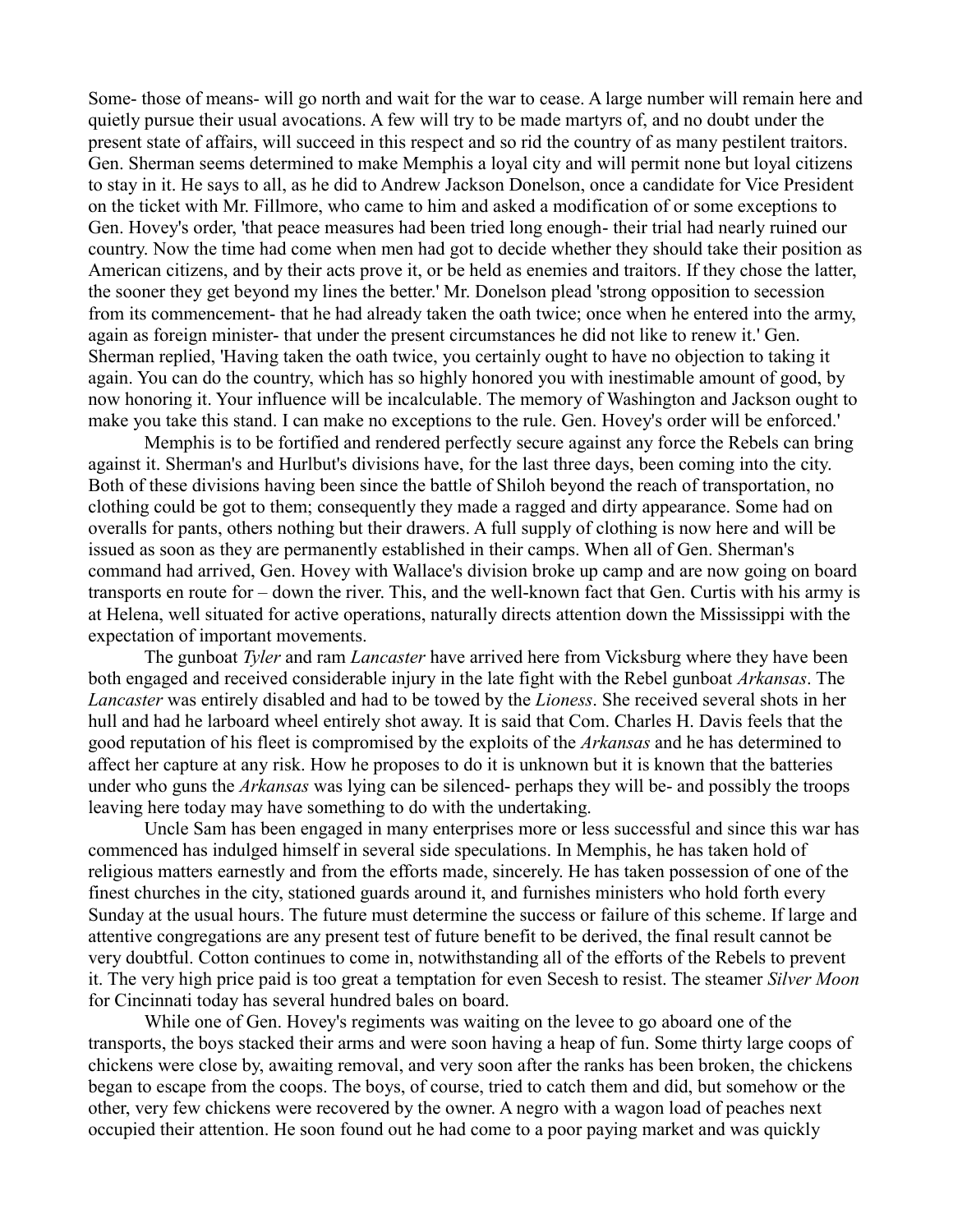cleaned out and let go. To cap the climax, a black girl with a basket or trinkets came down on the levee. The boys immediately surrounded her, bought the entire stock and paid for it. But as compensation for this piece of honesty more fun must be had; so a box was got and the girl mounted upon it. A soldier glib of tongue got up beside her and proceeded with 'the sale.' Then there was fun- the girl, half frightened with her eyes and mouth wide open, scarcely knowing what was going on- the crowd swaying to and fro, yelling and bidding, while far above the confusion could be heard the voice of the auctioneer ringing out in clear tones, alternately describing the various good qualities of the "property" and asking for higher bids, which had started at a dime. And quicker than it can be told, had run into tens, hundreds, thousands, and millions of dollars. Finally a bid of twelve million dollars, Confederate notes, was made. The auctioneer no doubt thinking this pile represented the biggest pile of the least value he could get, suddenly brought down the hammer and closed the sale. The next moment, under unearthly yells, the box was overturned, auctioneer and "property" rolled together in the dust. Before the last bidder could seize the purchase, she was traveling up the hill, making the fastest time on record.

# *Memphis, Tennessee*  19 *August 6, 1862*

 $\overline{a}$ 

A series of Union meetings has been started here and are greeted with unlooked for success. The first on Saturday evening was an impromptu affair but promising such good results, it was resolved to have it followed weekly by others of a similar character. That on Monday evening, filling Court Square, and the people while gathered around the statue of Andrew Jackson re-echoed the sentiment that 'the Federal Union must be preserved.' Patriotic speeches were made and a committee was appointed to ask Gov. Johnson to come here and address the people. The meeting adjourned to meet Monday night. It is intended that each succeeding meeting shall be larger and have greater influence than any of its predecessors.

Business continues quite brisk and the streets present a lively appearance. The scarcity of small change is severely felt. Fifteen and twenty per cent is charged for the silver. Cotton continues to come in daily in small quantities. Some six hundred bales came up from Helena yesterday on the *City of Alton*. Every steamer going north takes more or less. The recent order prohibiting the payment of gold for it may check its sale for a while, but the good effects of the order are already manifest.  $20$ Communication with the country by the recent order of Gen. Sherman, abolishing the pass system, is quite unobstructed though all passing through the lines are liable to examination and search by the guard.

The city council has passed an ordinance, which has been approved by Gen. Sherman, increasing the police force from 32 to 100 men, and to provide for their payment, a heavy tax upon liquor, beer, and billiard saloons, livery stables, merchants, carriages, hacks, and a poll tax of two dollars per year upon every male person in the city over 21 years of age. The necessity for this increase of the police was caused by the great influx of thieves, burglars, and other bad characters from the northern cities, whose operations have been of daily and nightly occurrence. Guerilla bands and cotton burners continue to scour the country and commit their depredations. Stringent measures are being adopted to punish with the utmost severity all that are taken. Two were hung on board a steamer last week. They belonged to a party that fired into the boat having troops on board. A force was immediately landed which succeeded in capturing them. A bridge burner was hung by the order of Gen. Logan. This seems to be only the beginning of the policy to treat without mercy all connected with

<sup>19</sup> "Letter from Memphis," *Daily Toledo Blade,* August 9, 1862, pg. 2

<sup>20</sup> General Order No. 64, *OR*, Ser. I, Vol. 17, pt. II, p. 123. General Grant issued the order in response to speculators paying Rebels in gold for cotton thus "indirectly affording aid and comfort to the enemy." Violators of the order would either be arrested or sent out of the Department of West Tennessee.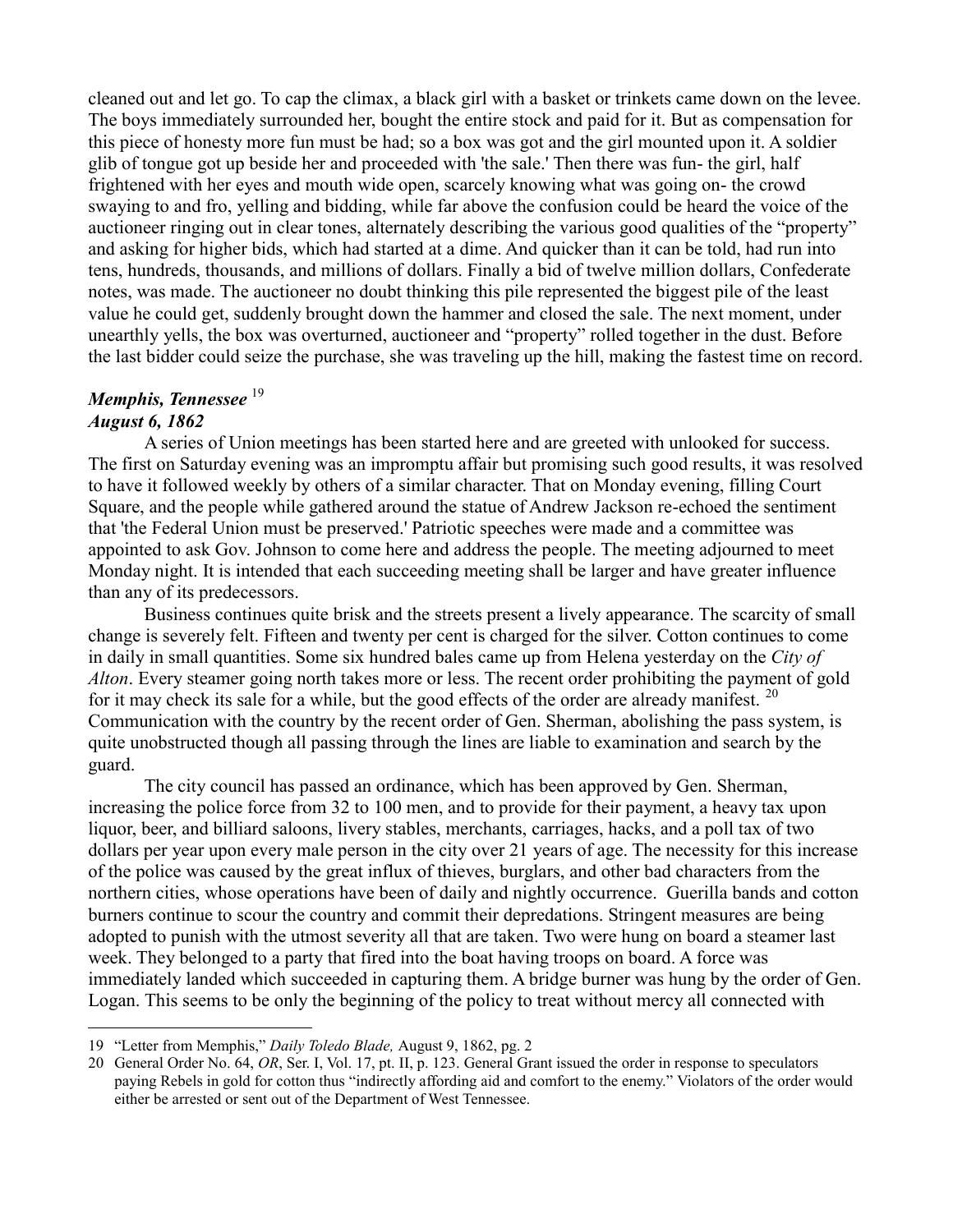those prowling band of robbers who are not in any way connected with the Rebel army.

A severe skirmish took place at Nonconah seven miles south of the city last Sunday afternoon between about 1,500 Rebels under the notorious Jeff Thompson and a Federal force of about 4,000. The Rebels dispersed with considerable loss.<sup>21</sup> The siege of Vicksburg has been abandoned and the fleet returned to Helena, 90 miles below here, where Gen. Curtis' army is stationed. Com. Davis and General Curtis passed up the river on the *Victoria* on Sunday morning. The rebel ram *Arkansas* is reported at the mouth of the White River. Captain Cholps, who commands in Com. Davis' absence, sent here in great haste for a supply of coal, and it is thought that he will renew the attempt to capture her. The withdrawal of the force from Vicksburg may prove a serious matter. It leaves the Rebels nearly free to get their fleet of transports and rams out of the Yazoo river, and to send their land forces to reinforce Bragg who is marching against Buell. The Rebels have 42 steamers up the Yazoo, including three Gulf steamers (one of them the *Star of the West*) that are being converted into gunboats, to be armed with the heaviest kind of guns. The others are lower Mississippi steamers-and among them the *Quitman* and *Natchez*, the longest and fastest boats on the river, which are being made into rams.

Important operations may be looked for along the southern Tennessee line. General Bragg, who is now in command of Beauregard's army, is moving with his whole army in four different columns against General Buell. The late operations of detached bands and of guerilla parties in western Tennessee have only been feints to cover the real movement. These columns are under Breckenridge, Polk, Hardee, and Bragg. The first has been looking towards Memphis; the second toward Grand Junction (which a small portion occupied after its evacuation by Gen. Sherman); the third will try to cross the Tennessee near Tuscumbia, while the fourth is moving along the old Indian road through the mountains and will strike a point further east; and all four are to concentrate of General Buell, or make a push for Nashville and Kentucky. Whether they succeed in carrying out this plan remains to be seen. They certainly have succeeded in part of it- that of dividing the Federal army and getting different divisions beyond cooperating distance. The Rebel army, when united, will be very large. They have, by means of the conscript law, increased it in greater numbers that it had at Corinth and the abandonment of the siege of Vicksburg left a large force there, free to join it or to threaten some other points.

## Jackson, Tennessee<sup>22</sup> *September 1, 1862*

 $\overline{a}$ 

The inhabitants of this place have been for the past three days under a great state of excitement in consequence of the near approach of a large force of Rebels under Gen. Price to this vicinity. On Saturday morning about 7,000 Rebels under Gen. Villepigue attacked our forces at Bolivar, a place about 30 miles south of here, where a body of about 3,000 Federal troops were stationed under the command of Col. Crocker of the 13<sup>th</sup> Iowa. The engagement began about 9 o'clock in the morning and lasted with varying success for three or four hours when the rebels were repulsed with a loss variously estimated at 100-300 killed, wounded, and prisoners. Our loss was about 50 killed and wounded, among the former Lt. Col. Hogg of the  $2<sup>nd</sup>$  Illinois Cavalry, which regiment suffered severely in the brilliant charge they made driving the Rebel mounted force back two miles to the woods- it was in this charge that Col. Hogg fell at the head of his regiment.  $^{23}$ 

The Rebels remain in force in front of Bolivar and at last accounts our forces had retired to their

<sup>21</sup> This August 3, 1862 engagement became known as the skirmish at Nonconah Creek, but no details of this engagement exist in the OR, or in substantive lists of engagements of the war published by the War Department.

<sup>22</sup> "Letter from Jackson," *Daily Toledo Blade,* September 6, 1862, pg. 2

<sup>23</sup> Bliven was mistaken as to the identity of the colonel in command at Bolivar. This skirmish was fought August 30, 1862 between the forces of the First Brigade under Union Colonel Mortimer Leggett and Colonel Frank Armstrong's Confederate cavalrymen. Lieutenant Colonel Harvey Hogg led a charge of four companies of the  $2<sup>nd</sup>$  Illinois Cavalry and fell dead, pierced by nine musket balls. See Leggett's after action report, *OR*, Ser. I, Vol. 17, pt. I, pp. 46-49.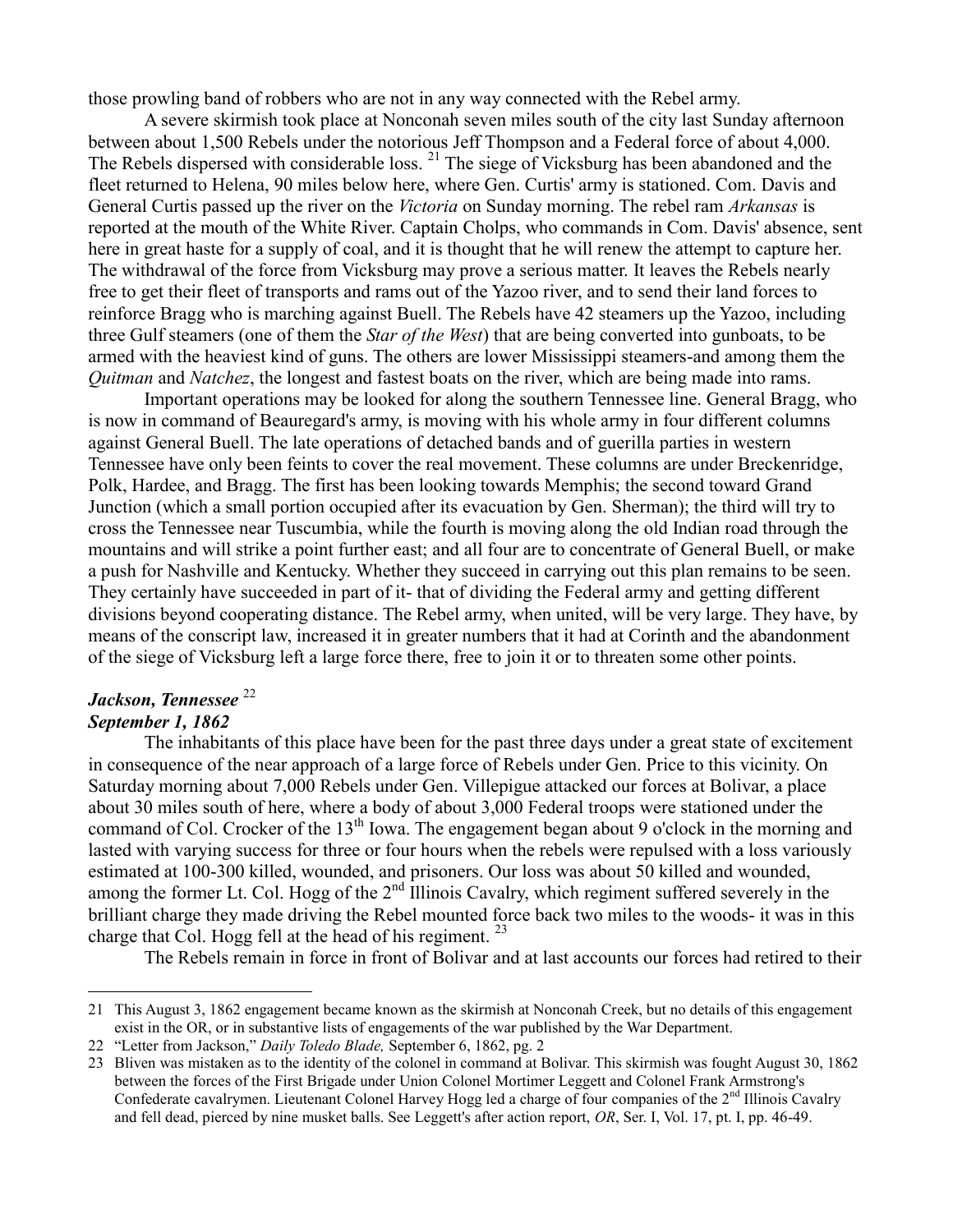entrenchments, removing to them all their stores and public property. Col. Crocker sent word here that he could hold his position until reinforcements could reach him. These reinforcements are now moving toward Bolivar from Corinth and here. Those from here, under Col. Elias S. Dennis, consisting of some Illinois regiments were partly drawn into ambuscade about six miles below Medon, and suffered a considerable loss in men besides two pieces of cannon. Col. Dennis succeeded in getting his force into a strong position, saving the caissons and ammunition of his cannon, so the Rebels were unable to make them effective against him, and sent back to Jackson for reinforcements which were sent. Meanwhile, the Rebels under Gen. Armstrong attacked him and endeavored to get his caissons so as to use the artillery in their hands. Col. Dennis succeeding in repulsing them before his reinforcements came up, and recovered his two pieces of cannon after which he totally routed them with great slaughter, 121 dead Rebels being counted on the field. Their loss in wounded and prisoners amount to several hundred. Col. Dennis, after receiving his reinforcements, probably pushed on to Bolivar to relieve Col. Crocker. Our loss is not very large owing to the very favorable position the troops occupied- it is estimated from 25-30. <sup>24</sup>

The Rebel force after the repulse at Bolivar seems to have divided into three or four divisions, one of which is moving northward intending probably to attack Humboldt or the railroad north of here and destroy communication with Columbus and Cairo. Active preparations are being made to prevent this. Another detachment of the Rebels, said to consist of three regiments, attacked the guard consisting of two companies, about 150 men, of the 45<sup>th</sup> Illinois at Mendon Station, some 10 miles from here on the road to Bolivar. The guard formed breastworks of cotton bales, completely surrounding the station house and fought the Rebels for six hours. The  $7<sup>th</sup>$  Missouri regiment was sent down from here to reinforce them. Col. Stevenson arrived near the station, formed his command in line and charged bayonets, scattering the Rebel force in all directions, capturing over 50 prisoners who were brought here. Two other regiments made on attack on Rouse's station, between Medon and Bolivar, which was successfully repulsed by the guard alone. The Rebels have succeeded in destroying the railroad bridges and the telegraph line between here and Bolivar. So we are without very late intelligence. A lieutenant disguised himself and passed through the Rebel lines bringing news from them. He represents the Rebels there in strong force, but that Colonel Crocker would hold out to the last. Heavy firing is heard in that direction at Medon today which, it is hoped, is our reinforcements attacking the Rebels. The  $68<sup>th</sup>$ Ohio and 12<sup>th</sup> Michigan were at Bolivar at last accounts and have probably had an opportunity to show what they are made of. This chance is not needed by the  $12<sup>th</sup>$ - they gave a good account of themselves at Shiloh.

Gen. Leonard F. Ross in command here has made preparations to give the Rebels a warm reception if they make an attack upon the town. The troops have slept on their arms for the past two nights. (Your correspondent has done likewise.) All the cotton near here has been seized and the Negroes taken to build fortifications, and the night before last the rolling of the cotton bales sounded like a continuous firing of musketry which alarmed the town- men, women, and children rushed to the streets, supposing of course, that a battle was going on and such a squalling, screaming, and yelling was never before heard in Jackson. It was some time before their fears quieted. The Negroes work with a will and seem to be very glad to get a chance to do it.

Last night about 7,000 mounted Rebel infantry encamped within six miles of the town and the excitement was intense. Fires, caused by burning buildings it is supposed, were seen in every direction. Orderlies were dashing through the streets and troops seen moving about- the hospitals run up their

<sup>24</sup> Colonel Elias S. Dennis force marched his 1,500 man brigade consisting of the  $20<sup>th</sup>$  and  $30<sup>th</sup>$  Illinois infantry regiments, the 4<sup>th</sup> Ohio Independent Cavalry Company, and two guns of Battery E, 2<sup>nd</sup> Illinois Light Artillery 25 miles from Estenaula Landing to reinforce Jackson, Tennessee. 3,300 cavalrymen under Col. Armstrong attacked him in what became known as the Battle of Britton Lane which was fought September 1, 1862. Bliven's account of this drawn battle is substantially correct. See [http://www.brittonlane1862.madison.tn.us/battle\\_history.htm](http://www.brittonlane1862.madison.tn.us/battle_history.htm)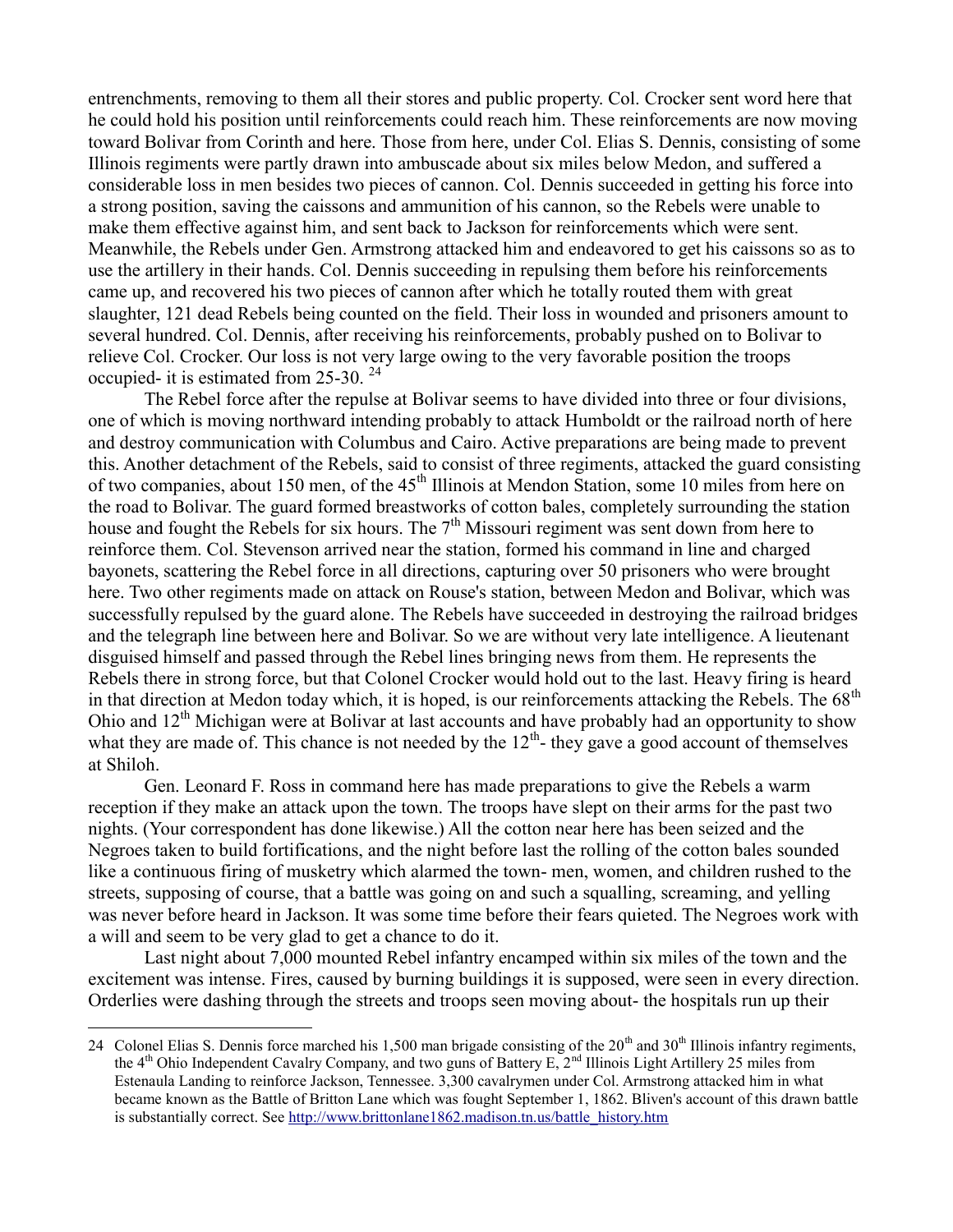yellow flags and all the convalescents able to bear arms were equipped. Everything looked promising for a fight before morning, but for some reason the attack was not made. Probably one of the Secesh here kept the Rebels too well posted as to the reception they would meet with. This morning the railroad ticket office is swarmed with people- cotton buyers and others- bound north and be somewhat safer than here. If the Rebels do make an attack, one of the prettiest towns of west Tennessee will be among the things that ceased to exist, and it is reported on good authority that the entire town will be destroyed by our forces.

## *Cincinnati, Ohio* <sup>25</sup> *September 29, 1862*

Is Cincinnati safe from an attack by the Rebels or not? Is a question not yet definitely settled to the satisfaction of this community. Judging by the general appearance of the city and actions of the people, no further danger from the Rebel army may be apprehended but judging from the active preparations and watchfulness on the part of the officers in command, and who are supposed to know what they are about, the danger from that source has not passed but on the contrary is even now more imminent than ever before. Thursday night 36 of the  $18<sup>th</sup>$  Michigan regiment and 7 of the  $10<sup>th</sup>$  Kentucky Cavalry were 'gobbled up' by some 400 Rebel cavalry that made a dash into a little town about 15 miles from here where our men were stationed as pickets. Our pickets now are unusually strong and the troops here are well in hand, ready for any emergency.

Gen. Quincy A. Gillmore of Fort Pulaski fame is in command of a considerable force some miles advanced in the country. He has manifested great energy since he came here. In less than 48 hours after he reported here, he was in command of his present force and on his way to a point 30 odd miles in the advance. Gen. Wallace has left, and there is much less 'noise and confusion' but quite as much work accomplished. Affairs are now conducted quietly but vigorously and without jealousy or collision. Since Gen. Buell's arrival in Louisville, Gen. Wright has been here most of the time and probably a plan is being matured where the commands of these generals will work together to accomplish all that is desired by the most ardent lover of the Union, and the success of its armies.

The 100<sup>th</sup> Ohio regiment is here, encamped at Fort Mitchell. The regiment shows well in comparison with others. Col. Groom is winning the good opinion of his superior officers. The boys are all well and in good spirits. They have about half their compliment of tents and will be thankful for the balance when they get here. The  $111<sup>th</sup>$  have gone to Louisville. They had a march last week on an expedition into the country. Quite a number were badly used up and those who had fallen behind were picked up and taken prisoners by a squad of Rebel cavalry that was following them. The 14<sup>th</sup> Ohio are at Louisville, resting after their long march from Dixie. The citizens' drill on Saturday afternoon in accordance with Gen. Wright's order was very well attended. Business was suspended at 2 o'clock and 3,500 men turned out. They made a very creditable appearance as they marched through the streets. In Newport and Covington across the river, Gen. Smith reviewed the troops on Newport commons.

Quite a competition has sprung up between the three theaters here and the prices are cut down to war figures, and as a natural consequence the houses are nightly crowded. Over a half million dollars of Confederate notes, or counterfeits as they turned out to be, were seized at the Adams Express office yesterday by the authorities. Rebel money or something that looks very much like it and probably of as much value is quite plenty here now.

#### *Cincinnati, Ohio* <sup>26</sup> *October 13, 1862*

 $\overline{a}$ 

Fort Mitchell stands where it did, in front of Porter's house when the Squirrel Hunters were

<sup>25</sup> "Letter from Cincinnati," *Daily Toledo Blade,* September 30, 1862, pg. 2

<sup>26</sup> "Letter from Cincinnati," *Daily Toledo Blade,* October 14, 1862, pg. 2